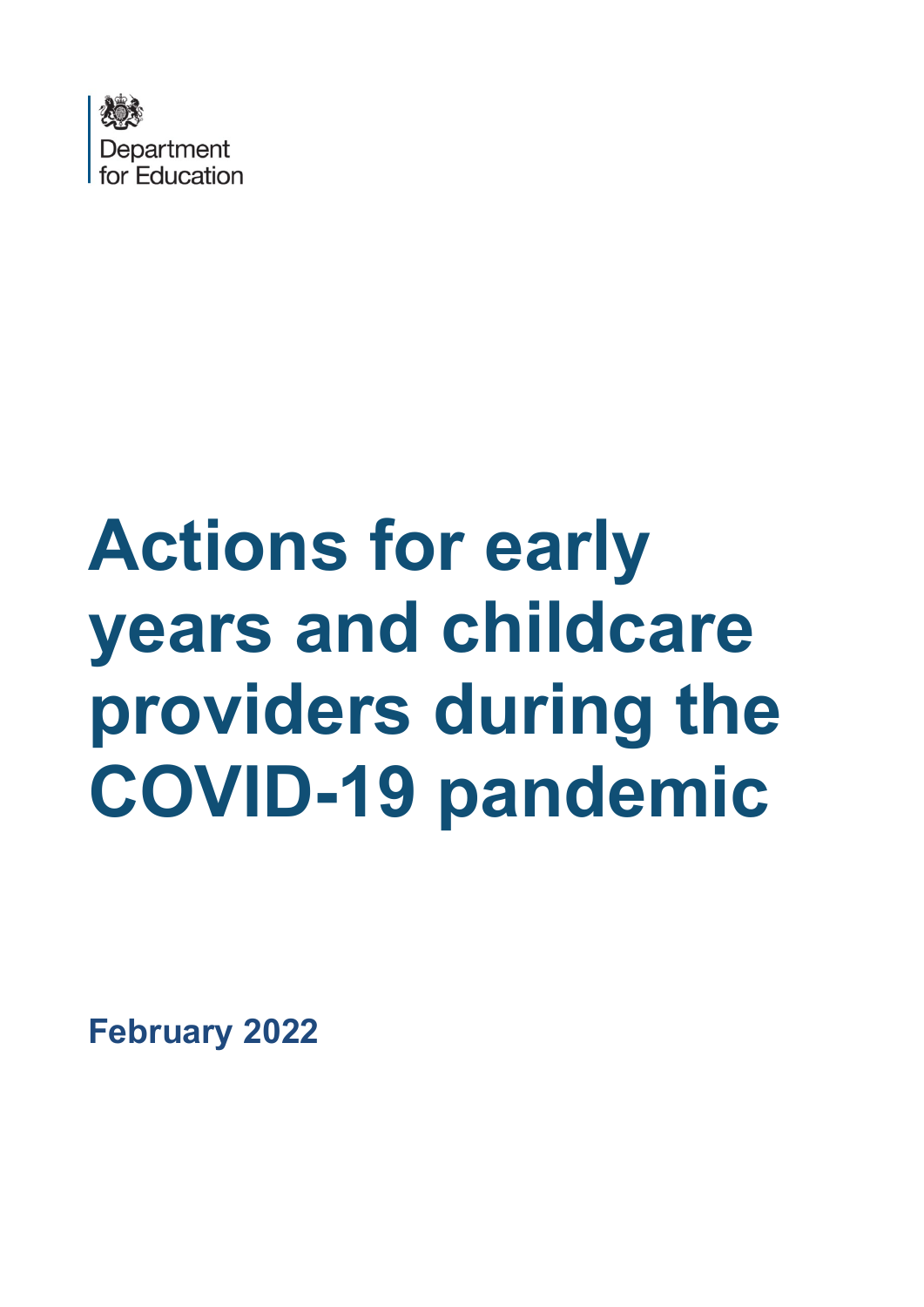# **Contents**

| Main changes to previous guidance                                                                     | 4              |
|-------------------------------------------------------------------------------------------------------|----------------|
| Who this guidance is for                                                                              | 5              |
| Who this guidance does not apply to                                                                   | 5              |
| Summary                                                                                               | 6              |
| Overview                                                                                              | 6              |
| Responsibilities of early years providers and local authorities                                       | $\overline{7}$ |
| Responsibilities of early years providers                                                             | $\overline{7}$ |
| Responsibilities of local authorities                                                                 | $\overline{7}$ |
| Stepping measures up and down                                                                         | 9              |
| Local outbreaks                                                                                       | 9              |
| Workforce                                                                                             | 9              |
| Prioritising early years places                                                                       | 10             |
| Individuals previously considered to be clinically extremely vulnerable                               | 10             |
| Vaccination                                                                                           | 11             |
| Mandatory certification - NHS COVID pass                                                              | 11             |
| Children and staff travelling from abroad                                                             | 12             |
| <b>Risk assessment</b>                                                                                | 12             |
| Tracing close contacts and self-isolation                                                             | 12             |
| Face coverings                                                                                        | 12             |
| <b>Control measures</b>                                                                               | 14             |
| 1. Ensure good hygiene for everyone                                                                   | 14             |
| 2. Maintain appropriate cleaning regimes, using standard products such as detergents                  | 14             |
| 3. Keep occupied spaces well ventilated                                                               | 15             |
| 4. Follow public health advice on testing, self-isolation and managing confirmed cases<br>of COVID-19 | 16             |
| Welcoming children back to the setting                                                                | 16             |
| Other considerations for operating the setting                                                        | 17             |
| Operating breakfast and after school clubs and other providers of wraparound<br>childcare             | 17             |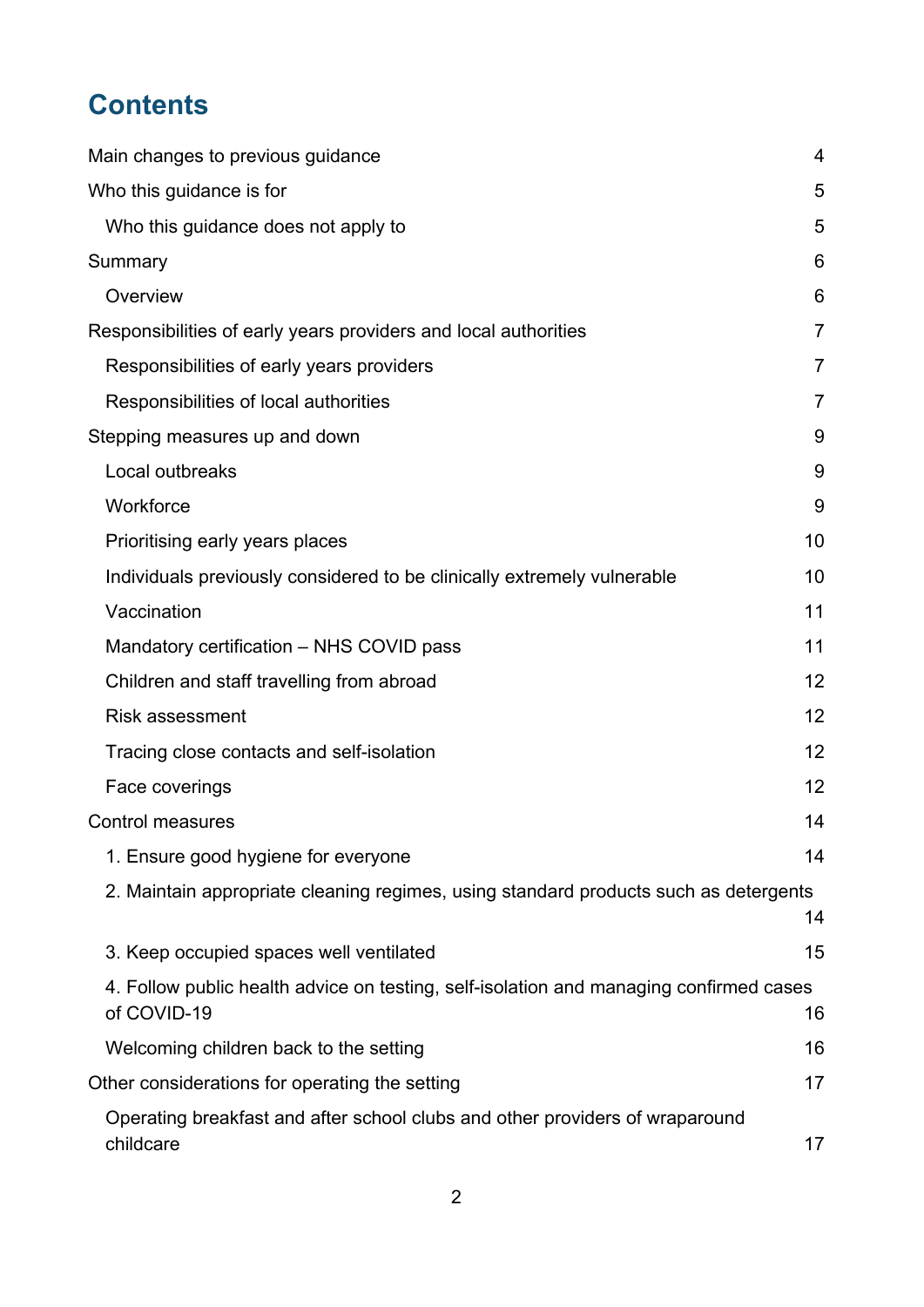| Arrangements for providing meals                                            | 17 |
|-----------------------------------------------------------------------------|----|
| Staying in touch with parents or carers whose child is at home              | 17 |
| Vulnerable children                                                         | 18 |
| Children's wellbeing and support                                            | 18 |
| Reporting COVID-19 cases to Ofsted                                          | 18 |
| Ofsted inspections                                                          | 19 |
| Charging parents and carers if their child is unable to take up their place |    |
| <b>Educational visits</b>                                                   | 20 |
| Insurance                                                                   |    |
| <b>Business interruption insurance</b>                                      | 21 |
| Public liability insurance                                                  | 21 |
| Other guidance available                                                    |    |
|                                                                             |    |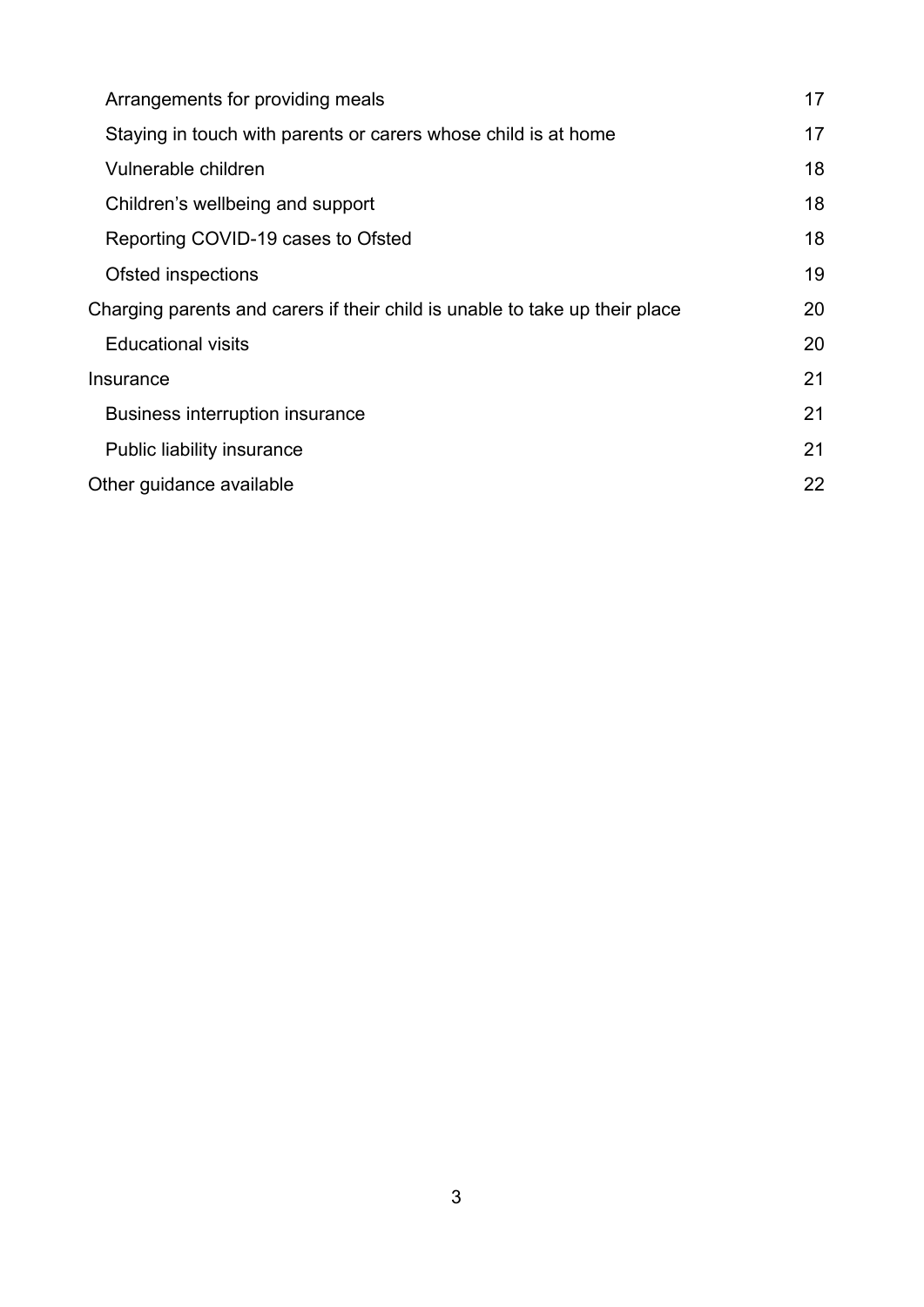# <span id="page-3-0"></span>**Main changes to previous guidance**

Changes to guidance since its 21 February 2022 publication include:

- Update to [tracing close contacts and self-isolation](#page-11-2) section to reflect new public health guidance from 24 February
- Update to [when an individual develops COVID-19 symptoms or has a positive test](#page-15-2) to reflect new public health guidance from 24 February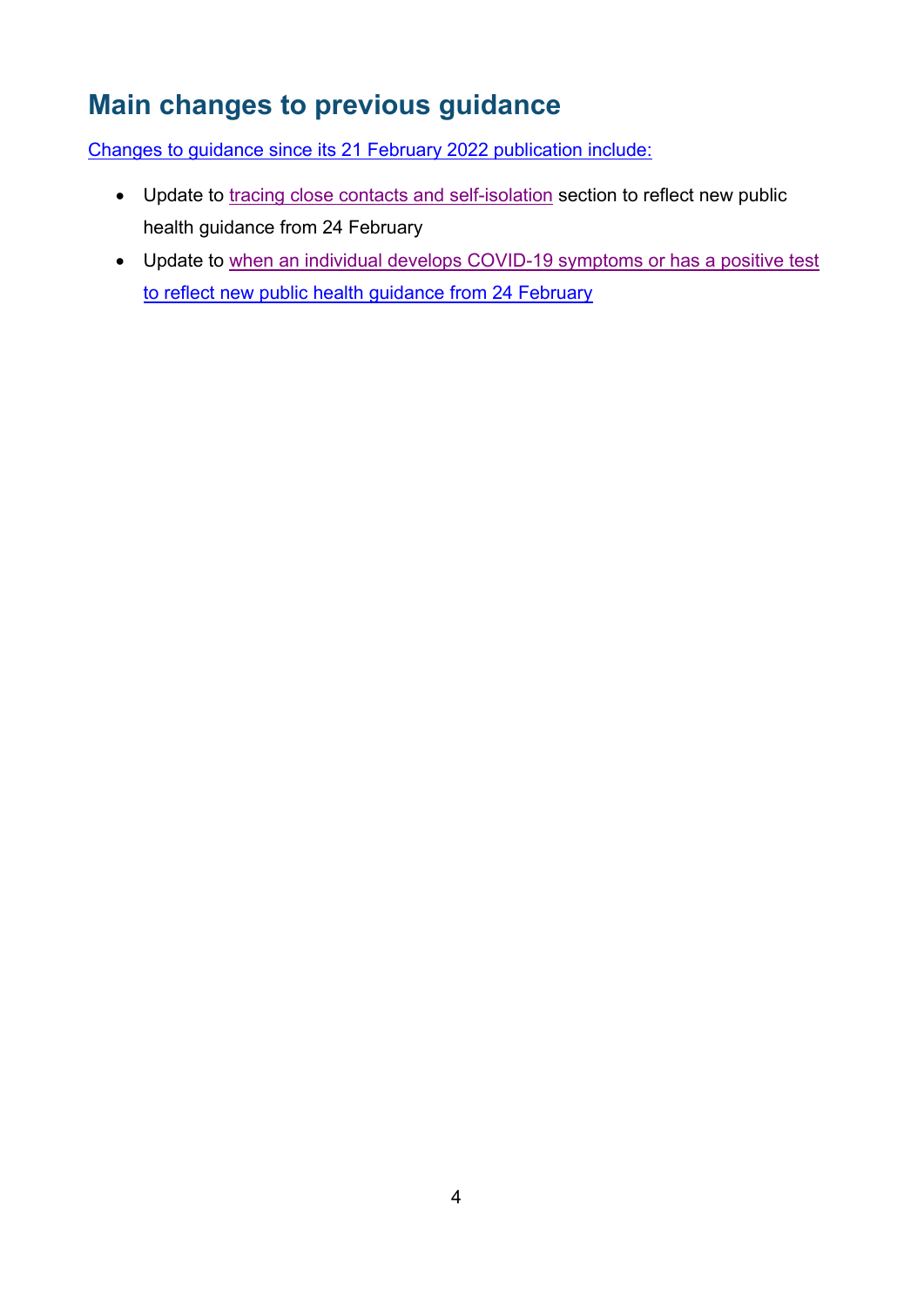# <span id="page-4-0"></span>**Who this guidance is for**

This guidance is for local authorities and all early years providers in England. This includes early years provision in:

- maintained schools
- non-maintained schools
- independent schools
- all providers on the Ofsted early years register
- all providers registered with an early years childminder agency

For reception year groups, schools should, in the most part, refer to actions for [schools](https://www.gov.uk/government/publications/actions-for-schools-during-the-coronavirus-outbreak) during the [coronavirus](https://www.gov.uk/government/publications/actions-for-schools-during-the-coronavirus-outbreak) outbreak although some of the information in this guidance is relevant to reception.

## <span id="page-4-1"></span>**Who this guidance does not apply to**

This guidance does not apply to:

- nannies or au pairs, as they work in the child's or children's family home
- providers caring for children over the age of 5 and registered with Ofsted on either the compulsory or voluntary childcare register – providers caring for children over the age of 5 should refer to the guidance on protective [measures](https://www.gov.uk/government/publications/protective-measures-for-holiday-or-after-school-clubs-and-other-out-of-school-settings-for-children-during-the-coronavirus-covid-19-outbreak) for holiday or after-school clubs and other [out-of-school](https://www.gov.uk/government/publications/protective-measures-for-holiday-or-after-school-clubs-and-other-out-of-school-settings-for-children-during-the-coronavirus-covid-19-outbreak) settings for children during the coronavirus [\(COVID-19\)](https://www.gov.uk/government/publications/protective-measures-for-holiday-or-after-school-clubs-and-other-out-of-school-settings-for-children-during-the-coronavirus-covid-19-outbreak) outbreak
- providers offering childcare through community activities, holiday clubs, breakfast or after-school clubs, tuition and other out-of-school provision, should refer to protective measures for holiday or after-school clubs and other [out-of-school](https://www.gov.uk/government/publications/protective-measures-for-holiday-or-after-school-clubs-and-other-out-of-school-settings-for-children-during-the-coronavirus-covid-19-outbreak) settings for children during the coronavirus [\(COVID-19\)](https://www.gov.uk/government/publications/protective-measures-for-holiday-or-after-school-clubs-and-other-out-of-school-settings-for-children-during-the-coronavirus-covid-19-outbreak) outbreak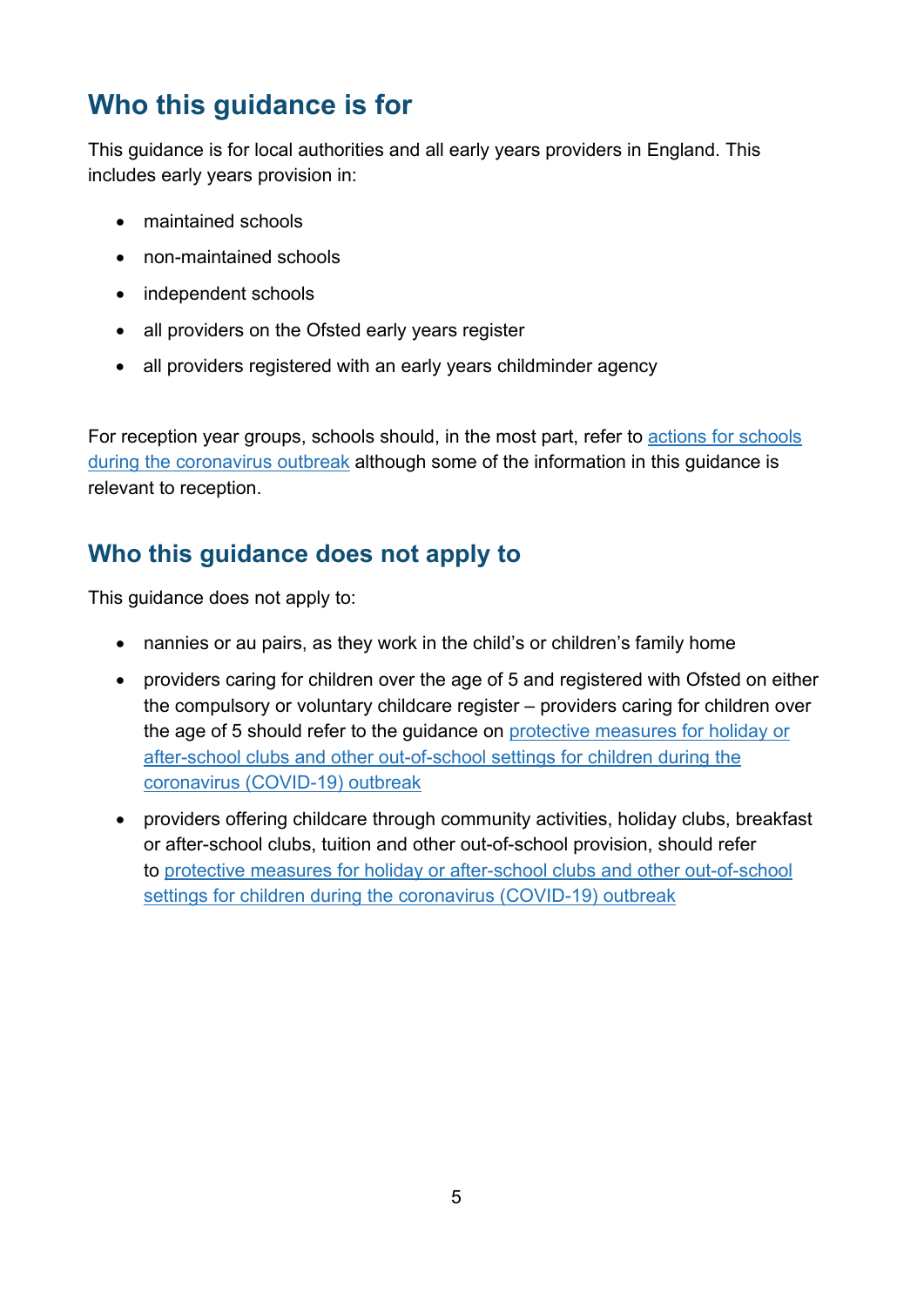# <span id="page-5-0"></span>**Summary**

This guidance explains the actions you should take to manage coronavirus (COVID-19) in your setting. This includes public health advice, endorsed by the United Kingdom Health Security Agency (UKHSA).

You should work closely with parents, carers, staff and, where appropriate, unions when agreeing the best approaches for their circumstances.

We use the terms 'must' and 'should' throughout the guidance. We use the term 'must' when the person in question is legally required to do something and 'should' when the advice set out should be followed unless there is a good reason not to.

## <span id="page-5-1"></span>**Overview**

On 21 February the Prime Minister set out the next phase of the Government's COVID-19 response. COVID-19 continues to be a virus that we learn to live with and the imperative to reduce disruption to children's education remains.

Our priority is to support you to deliver face-to-face, high-quality education and care to all children. The evidence is clear that being out of education causes significant harm to educational attainment, life chances, mental and physical health and presents safeguarding risks.

We have worked closely with the Department of Health and Social Care (DHSC) and the United Kingdom Health Security Agency (UKHSA) to revise this guidance.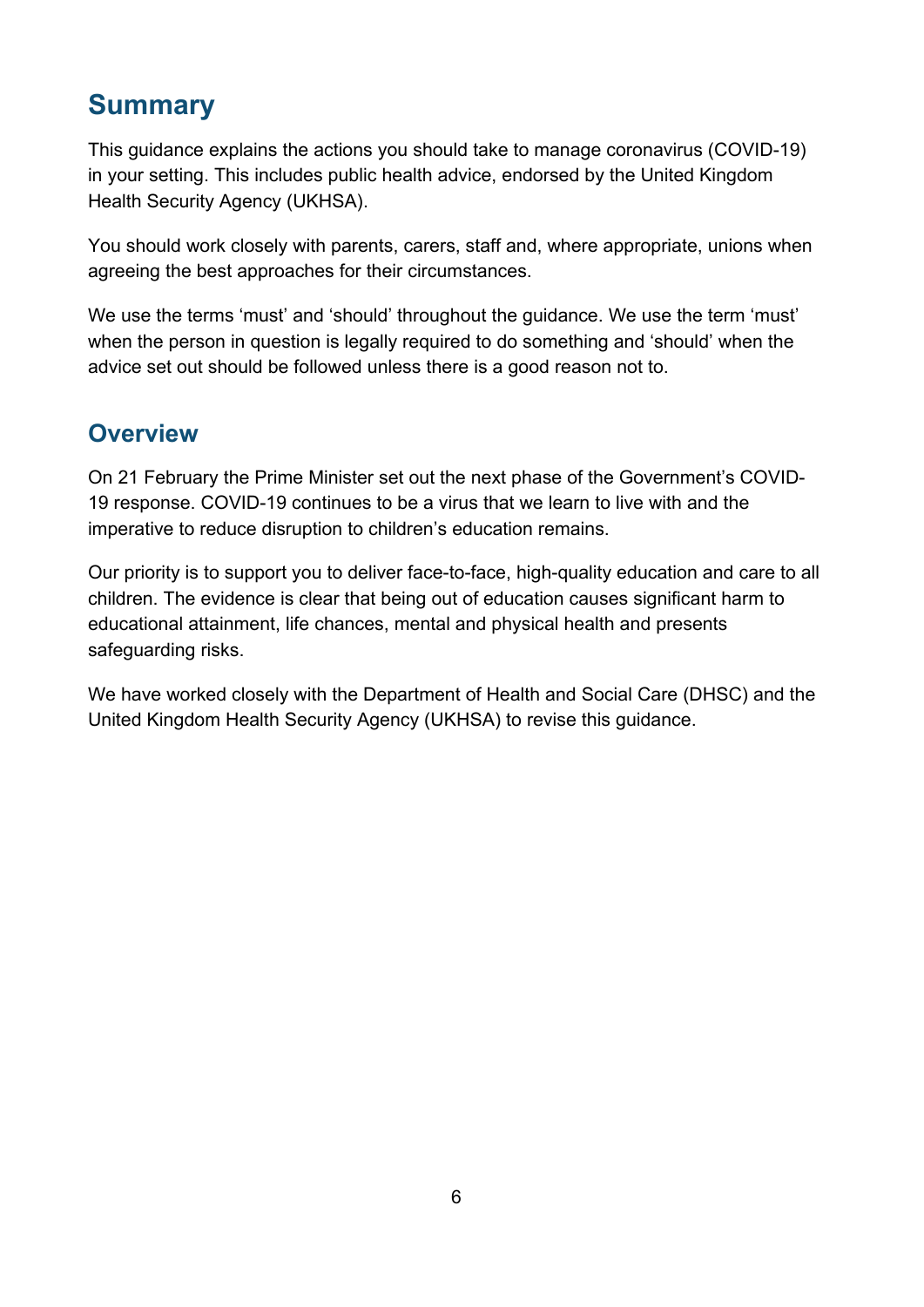# <span id="page-6-0"></span>**Responsibilities of early years providers and local authorities**

#### <span id="page-6-1"></span>**Responsibilities of early years providers**

Settings are responsible for the following:

- safeguarding local agencies, services and settings should work together to actively look for signs of harm given the greater risk of harm that some children may have been exposed to through COVID-19
- supporting children's learning, development and wellbeing continue to follow the early years [foundation](https://www.gov.uk/government/publications/early-years-foundation-stage-framework--2) stage (EYFS) statutory framework
- supporting vulnerable children
- where you are also caring for children over the age of 5, you should also follow guidance on protective measures for holiday or [after-school](https://www.gov.uk/government/publications/protective-measures-for-holiday-or-after-school-clubs-and-other-out-of-school-settings-for-children-during-the-coronavirus-covid-19-outbreak) clubs and other outof-school settings for children during the coronavirus [\(COVID-19\)](https://www.gov.uk/government/publications/protective-measures-for-holiday-or-after-school-clubs-and-other-out-of-school-settings-for-children-during-the-coronavirus-covid-19-outbreak) outbreak

## <span id="page-6-2"></span>**Responsibilities of local authorities**

Local authorities are responsible for the following:

#### **Monitoring demand and capacity for childcare**

Continue to work with early years settings to ensure there are sufficient places. This may involve providing places in alternative settings if necessary or working with neighbouring local authorities to co-ordinate provision, while keeping in mind the impact on children and families.

#### **Safeguarding**

Continue to promote the welfare of all children in your area, working with partner organisations and agencies, as set out in the [Working Together To Safeguard Children](https://www.gov.uk/government/publications/working-together-to-safeguard-children--2) [guidance.](https://www.gov.uk/government/publications/working-together-to-safeguard-children--2)

#### **Risk assessment**

Continue to:

• support early years settings and assess the risks for children whose education, health and care (EHC) plans they maintain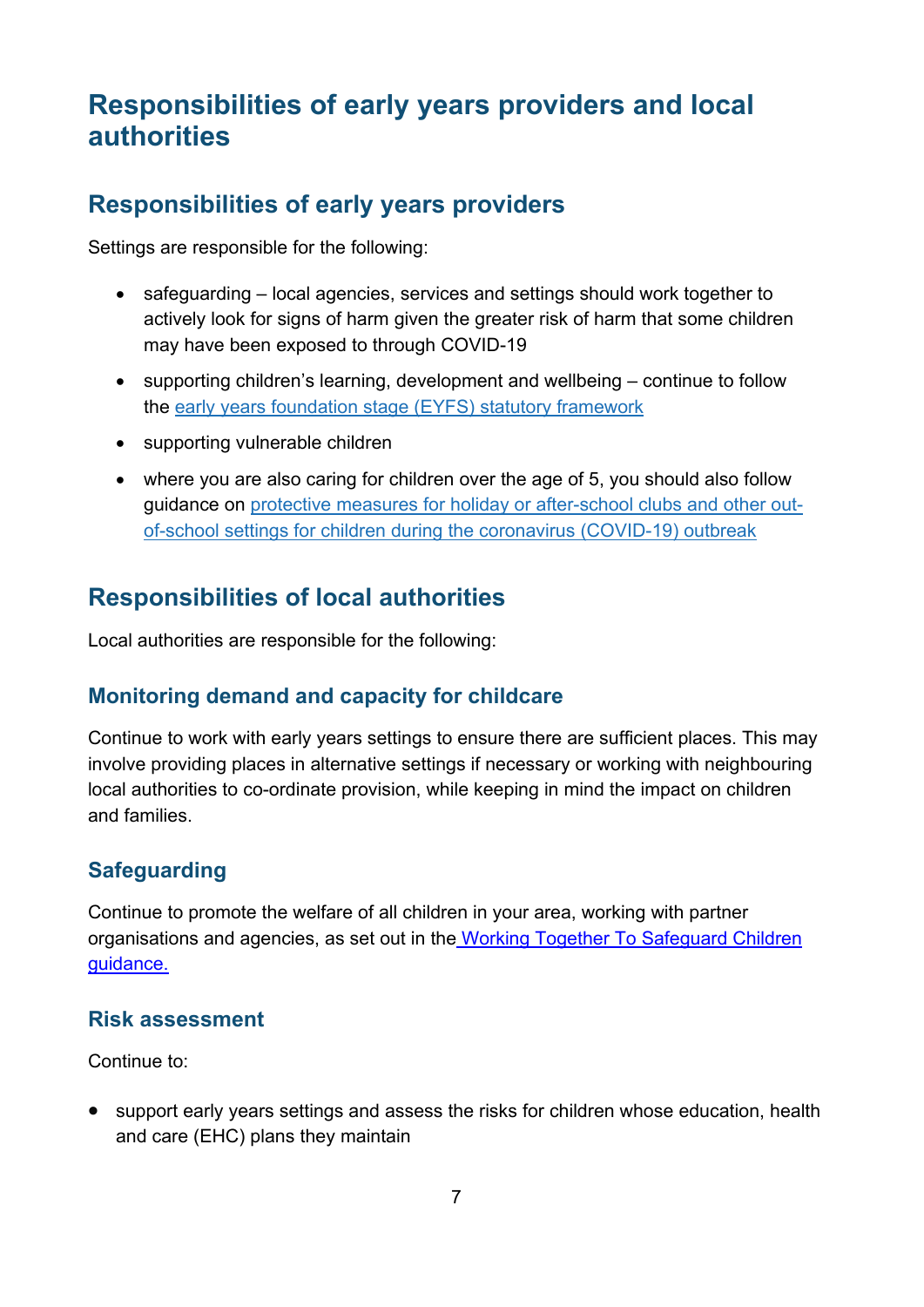• ensure children with EHC plans are safely cared for whether in a setting or at home

#### **Identifying harm**

Continue to work together with local agencies and services to actively look for signs of harm given the greater risk of harm some children may have been exposed to through the COVID-19 pandemic.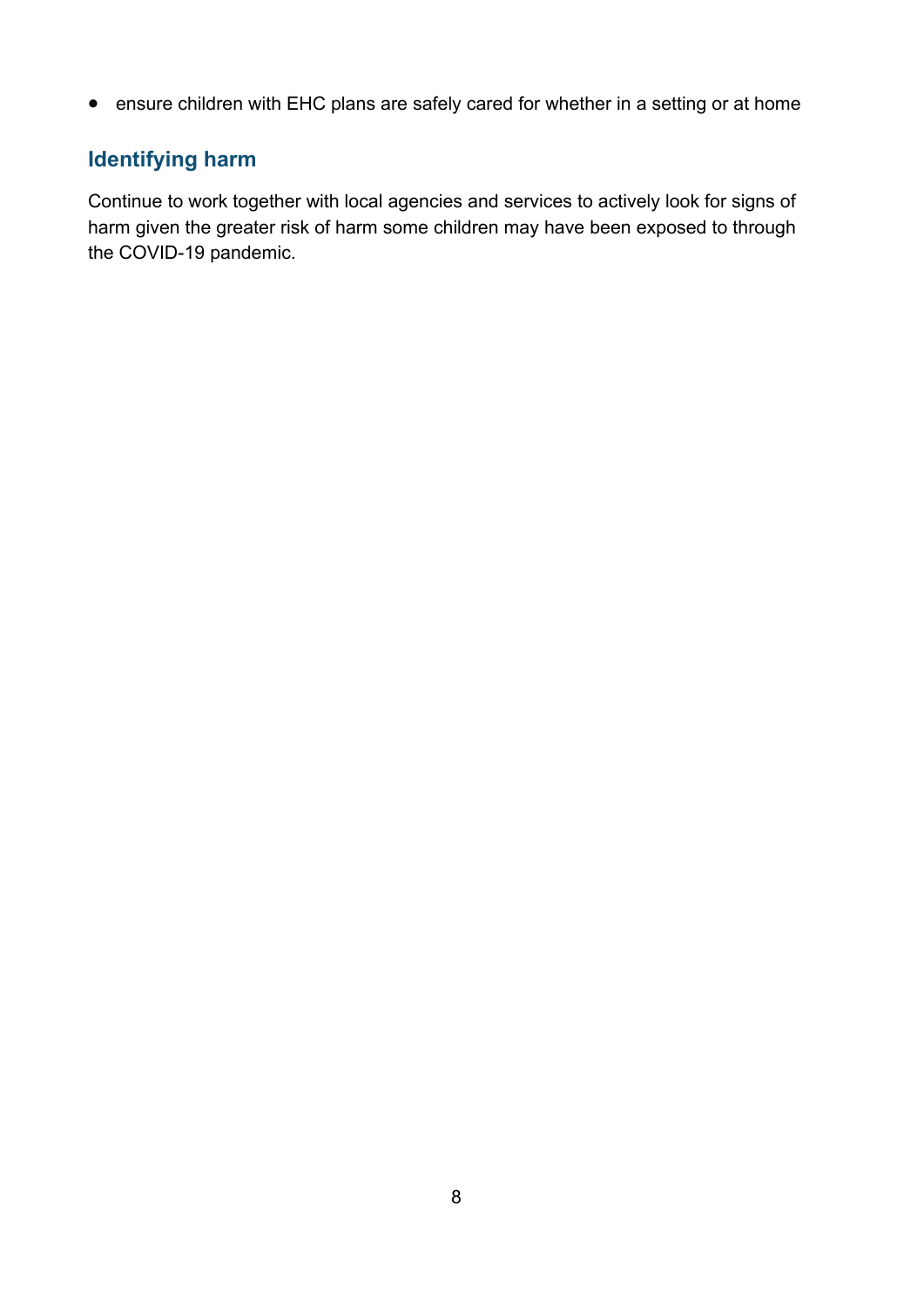# <span id="page-8-0"></span>**Stepping measures up and down**

## <span id="page-8-1"></span>**Local outbreaks**

You should have contingency plans outlining how you would operate if you needed to take extra measures in exceptional circumstances. Given the detrimental impact that restrictions on education can have on children, any measures in settings should only ever be considered as a last resort, kept to the minimum number of settings or groups possible, and for the shortest amount of time possible.

Information on what circumstances might lead you to consider taking additional action, and the steps you should work through, can be found in the contingency framework: [education and childcare settings.](https://www.gov.uk/government/publications/coronavirus-covid-19-local-restrictions-in-education-and-childcare-settings/contingency-framework-education-and-childcare-settings) 

#### <span id="page-8-2"></span>**Workforce**

#### **Staff deployment**

You are best placed to determine the workforce required to meet the needs of your children. The Early Years Foundation Stage [\(EYFS\) Statutory Framework](https://www.gov.uk/government/publications/early-years-foundation-stage-framework--2) sets the standards that schools and childcare settings must meet for the learning, development and care of children from birth to 5 years old.

The temporary disapplications to certain EYFS requirements ended on 31 August 2021. Providers must follow the version of the [EYFS framework](https://www.gov.uk/government/publications/early-years-foundation-stage-framework--2) that applies from 1 September 2021.

Government considers COVID-19 to be an exceptional circumstance in which the staffto-child ratios set out in the EYFS can temporarily be changed, if necessary, for example to respond to COVID-related workforce absences.

In some cases, you may choose to respond to staff and child absences by temporarily mixing age groups of children who would otherwise be educated or cared for separately. Ratios should be guided by all relevant requirements and by the needs of individual children within the group. For the purposes of meeting EYFS ratio and qualification requirements, all staff educating or caring for a mixed age group of children can be considered 'available to work directly with' all of the children who have been grouped together.

In all circumstances, you remain responsible for maintaining the quality of care, safety and security of the children in your setting.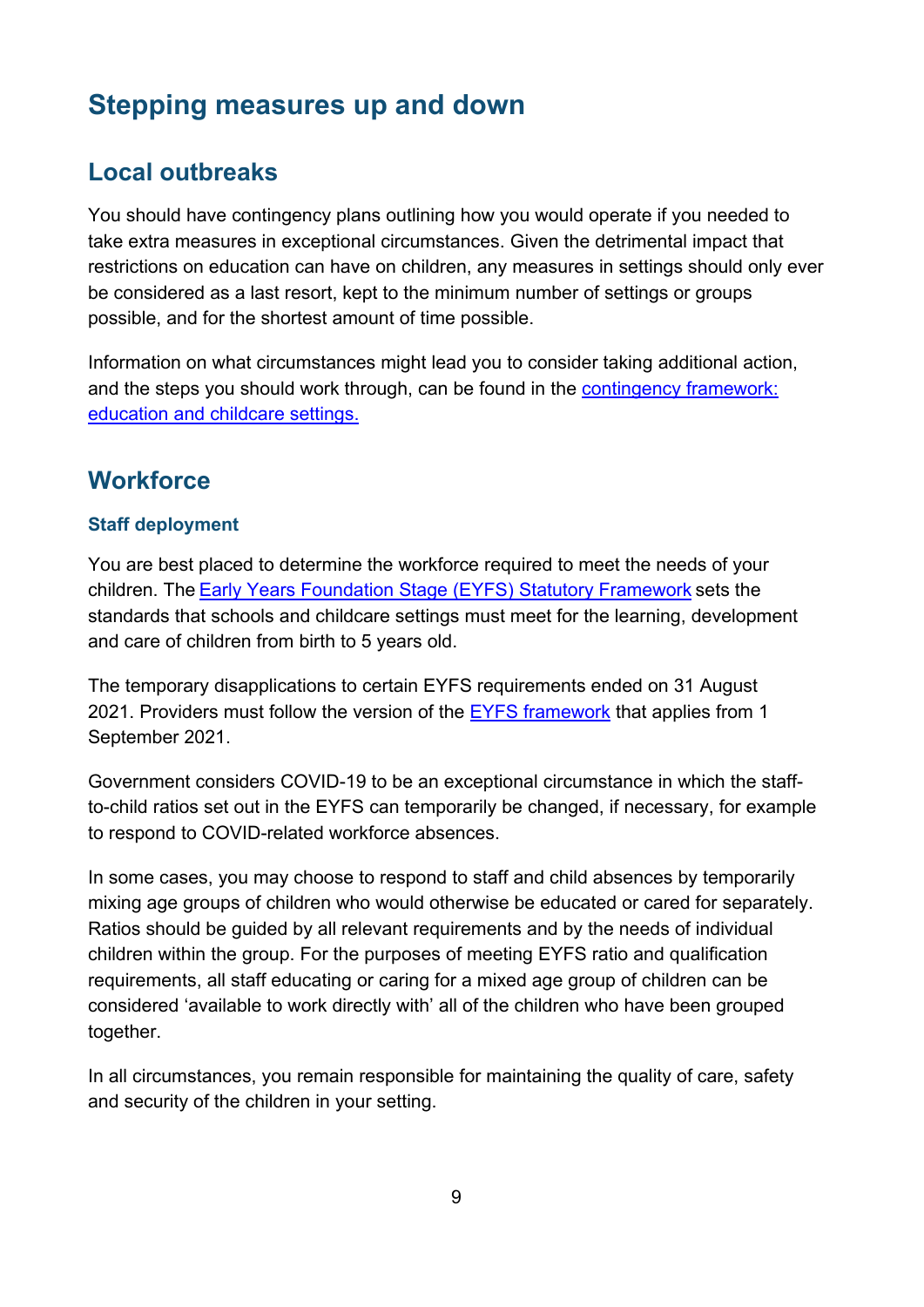#### **Staff shortages due to sickness or self-isolation**

Settings that are experiencing staff shortages should: 

- work with their local authority to identify how appropriate provision can be put in place while keeping staffing arrangements as consistent as possible
- where necessary, pool staff with another setting or take on qualified and Disclosure and Barring Service (DBS) checked staff from other educational settings (including local registered childminders) which have been closed or invite local registered childminders to work with them at the setting - registered childminders can already do this under the 50 / 50 registration flexibility they have

#### **Talking to staff about reducing risk**

Employers should be able to explain the measures they have in place to keep staff safe at work. The Health and Safety Executive (HSE) has published guidance on [protecting](https://www.hse.gov.uk/coronavirus/working-safely/protect-people.htm)  [vulnerable workers,](https://www.hse.gov.uk/coronavirus/working-safely/protect-people.htm) including advice for employers and employees on [how to talk about](https://www.hse.gov.uk/coronavirus/working-safely/talking-to-your-workers/index.htm)  [reducing risks in the workplace.](https://www.hse.gov.uk/coronavirus/working-safely/talking-to-your-workers/index.htm) Employers should discuss concerns with staff.

## <span id="page-9-0"></span>**Prioritising early years places**

If high levels of workforce absence mean you need to restrict attendance (for example, where a setting is oversubscribed, or unable to operate at full capacity) you should give priority to:

- children of [critical workers,](https://www.gov.uk/government/publications/coronavirus-covid-19-maintaining-educational-provision/guidance-for-schools-colleges-and-local-authorities-on-maintaining-educational-provision#critical-workers) and [vulnerable children](https://www.gov.uk/government/publications/coronavirus-covid-19-maintaining-educational-provision/guidance-for-schools-colleges-and-local-authorities-on-maintaining-educational-provision#vulnerable-children-and-young-people) some children may be vulnerable who are not officially in statutory systems and you should seek to support any children who you believe may have challenging circumstances at home
- then 3- and 4-year-olds, in particular those who will be transitioning to Reception
- followed by younger age groups

Local authorities should work with settings to identify provision for children who need places.

#### <span id="page-9-1"></span>**Individuals previously considered to be clinically extremely vulnerable**

Following expert clinical advice and the successful rollout of the COVID-19 vaccine programme, people previously considered to be particularly vulnerable, clinically extremely vulnerable (CEV), and high or higher-risk are not being advised to shield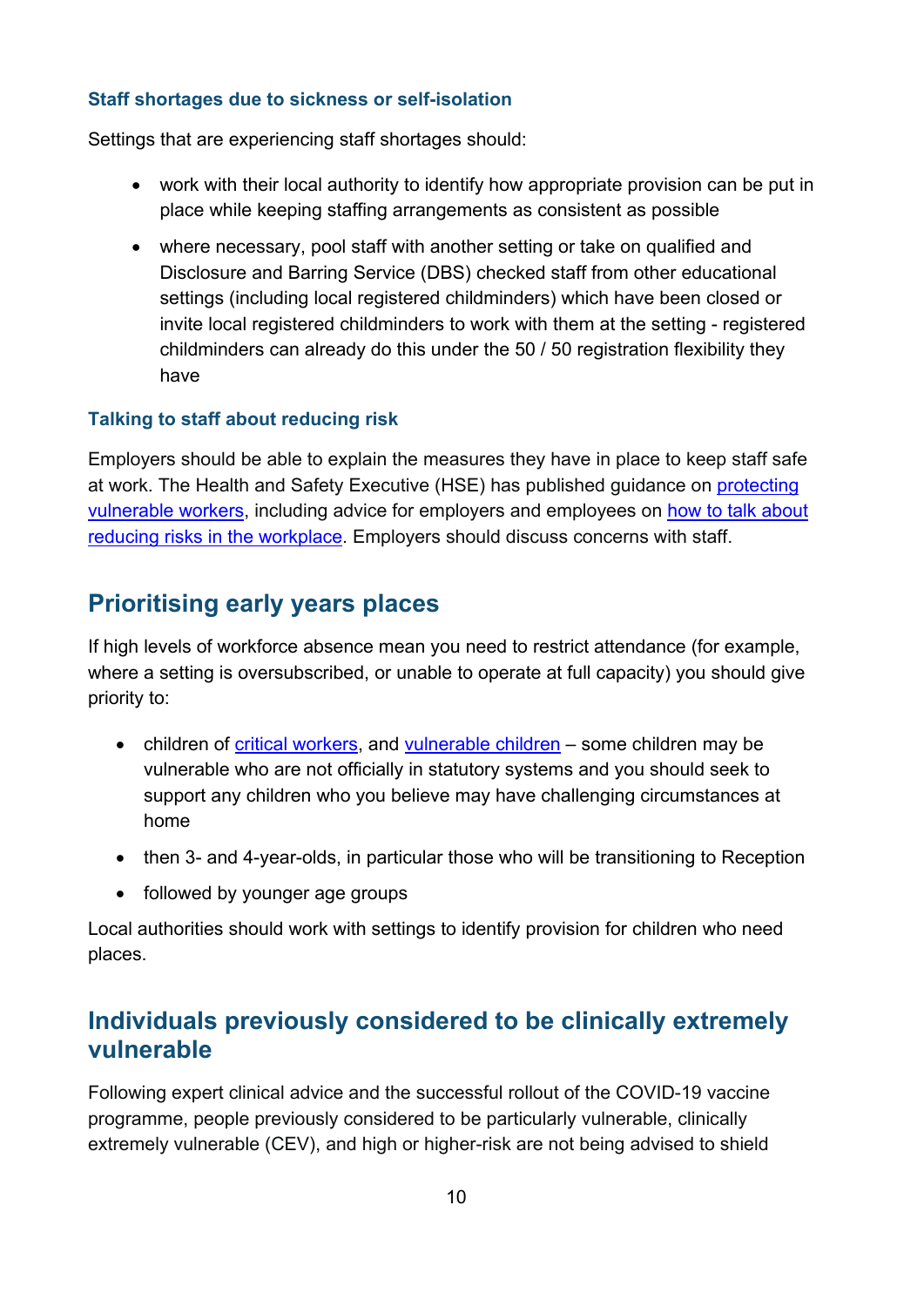again. If people were previously identified as being in one of these groups, they are advised to continue to follow [Guidance for people previously](https://www.gov.uk/government/publications/guidance-on-shielding-and-protecting-extremely-vulnerable-persons-from-covid-19/guidance-on-shielding-and-protecting-extremely-vulnerable-persons-from-covid-19) considered clinically [extremely vulnerable](https://www.gov.uk/government/publications/guidance-on-shielding-and-protecting-extremely-vulnerable-persons-from-covid-19/guidance-on-shielding-and-protecting-extremely-vulnerable-persons-from-covid-19) from COVID-19. Staff with a weakened immune system should follow [Guidance for people whose immune system means they are at higher risk from](https://www.gov.uk/government/publications/covid-19-guidance-for-people-whose-immune-system-means-they-are-at-higher-risk/covid-19-guidance-for-people-whose-immune-system-means-they-are-at-higher-risk)  [COVID-19.](https://www.gov.uk/government/publications/covid-19-guidance-for-people-whose-immune-system-means-they-are-at-higher-risk/covid-19-guidance-for-people-whose-immune-system-means-they-are-at-higher-risk)

#### **Staff**

In some circumstances, staff may have received personal advice from their specialist or clinician on additional precautions to take and they should continue to follow that advice. Whilst individual risk assessments are not required, employers are expected to discuss any concerns that people previously considered CEV may have.

Employers will need to follow this specific [guidance for pregnant employees.](https://www.gov.uk/government/publications/coronavirus-covid-19-advice-for-pregnant-employees/coronavirus-covid-19-advice-for-pregnant-employees)

[COVID-19 vaccination: a guide for women of childbearing age, pregnant or breastfeeding](https://www.gov.uk/government/publications/covid-19-vaccination-women-of-childbearing-age-currently-pregnant-planning-a-pregnancy-or-breastfeeding) contains further advice on vaccination. Your workplace risk assessment should already consider any risks to female employees of childbearing age and, in particular, risks to new and expectant mothers.

#### **Children**

Children previously considered clinically extremely vulnerable (CEV) should attend their setting and should follow the same [coronavirus \(COVID](https://www.gov.uk/coronavirus)-19) guidance as the rest of the population. In some circumstances, a child may have received personal advice from their specialist or clinician on additional precautions to take and they should continue to follow that advice. Children with a weakened immune system should follow [Guidance for people](https://www.gov.uk/government/publications/covid-19-guidance-for-people-whose-immune-system-means-they-are-at-higher-risk/covid-19-guidance-for-people-whose-immune-system-means-they-are-at-higher-risk)  [whose immune system means they are at higher risk from COVID-19.](https://www.gov.uk/government/publications/covid-19-guidance-for-people-whose-immune-system-means-they-are-at-higher-risk/covid-19-guidance-for-people-whose-immune-system-means-they-are-at-higher-risk)

## <span id="page-10-0"></span>**Vaccination**

We recommend all staff take up the offer of a vaccine. Where applicable, more information is available in [coronavirus \(COVID-19\) vaccines.](https://www.nhs.uk/conditions/coronavirus-covid-19/coronavirus-vaccination/coronavirus-vaccine/) 

## <span id="page-10-1"></span>**Mandatory certification – NHS COVID pass**

Mandatory certification is no longer in place and so venues and events are not required by law to use the NHS COVID Pass as a condition of entry, but some may do so voluntarily. Further information on this is available in the guidance on using [your NHS](https://www.gov.uk/guidance/nhs-covid-pass)  [COVID Pass for travel abroad and at venues and settings in England.](https://www.gov.uk/guidance/nhs-covid-pass) You should not use the NHS COVID Pass as a condition of entry for education, childcare or related activities such as teaching, extra-curricular activities or any other day-to-day activities that are part of education or training.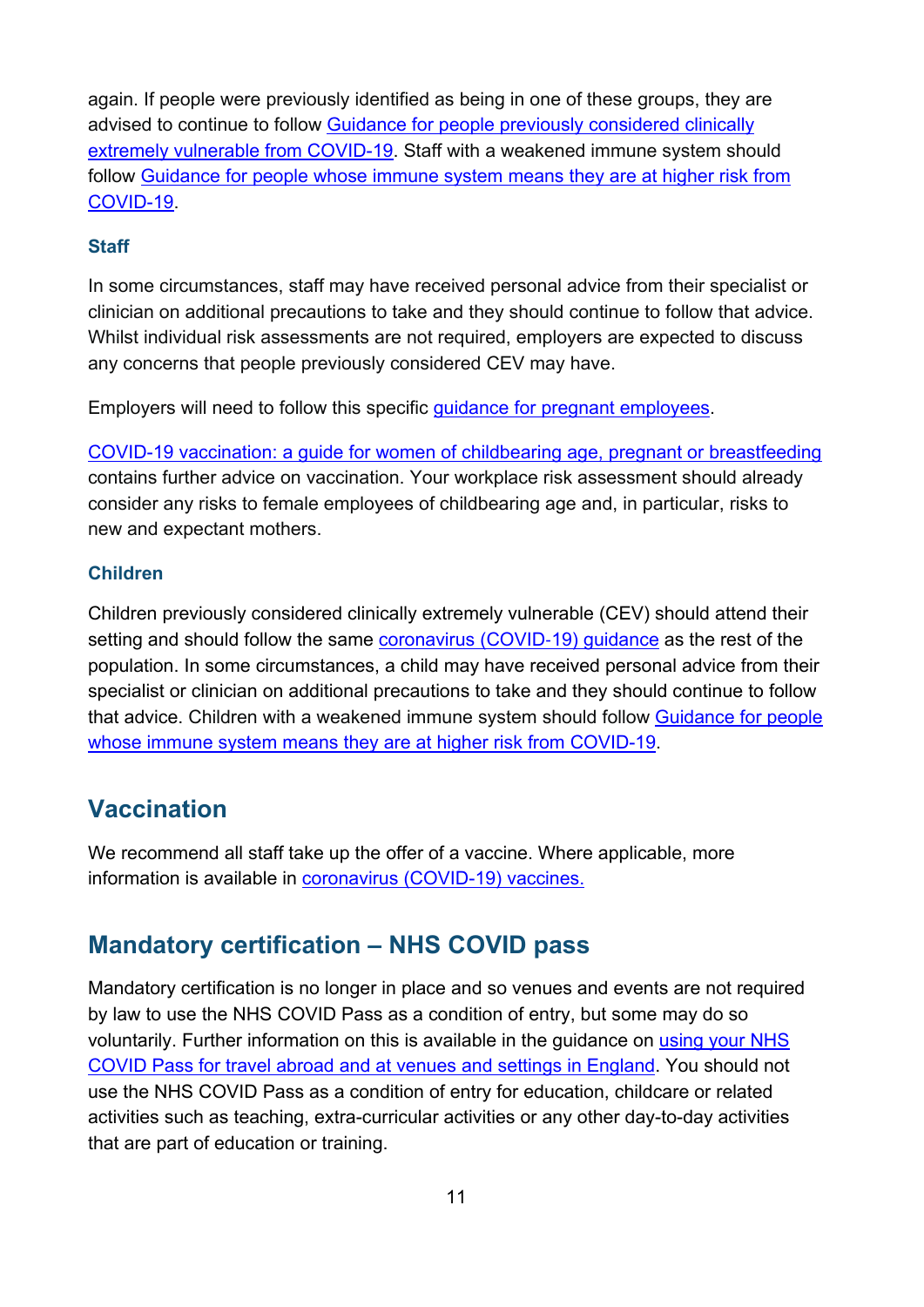## <span id="page-11-0"></span>**Children and staff travelling from abroad**

All children and staff travelling to England must adhere to government travel advice in [travel to England from another country during coronavirus \(COVID-19\).](https://www.gov.uk/guidance/travel-to-england-from-another-country-during-coronavirus-covid-19)

Parents travelling abroad should bear in mind the impact on their child's education which may result from any requirement to quarantine or isolate upon return.

#### <span id="page-11-1"></span>**Risk assessment**

You must comply with health and safety law and put in place proportionate control measures. You must regularly review and update your risk assessments – treating them as 'living documents', as the circumstances in your setting and the public health advice changes. This includes having active arrangements in place to monitor whether the controls are effective and working as planned. For more information on what is required of setting leaders in relation to health and safety risk assessments and managing risk, see [health and safety responsibilities and duties.](https://www.gov.uk/government/publications/health-and-safety-advice-for-schools/responsibilities-and-duties-for-schools)

## <span id="page-11-2"></span>**Tracing close contacts and self-isolation**

Public health advice for [People with COVID-19 and their contacts](https://www.gov.uk/government/publications/covid-19-people-with-covid-19-and-their-contacts) changed from 24 February. Contacts are no longer required to self-isolate or advised to take daily tests, and contact tracing has ended.

## <span id="page-11-3"></span>**Face coverings**

Face coverings are no longer advised to be worn by staff and visitors in communal areas.

You should follow [wider advice](https://www.gov.uk/government/publications/face-coverings-when-to-wear-one-and-how-to-make-your-own/face-coverings-when-to-wear-one-and-how-to-make-your-own) on face coverings outside of your setting, including on transport to and from your setting.

Health advice continues to be that early years children should not wear face coverings. The UK Health and Security Agency does not recommend face coverings for children under the age of 3 years for health and safety reasons.

#### **In circumstances where face coverings are recommended**

A director of public health might advise you that face coverings should temporarily be worn in communal areas, unless exempt. You should make sure your contingency plans cover this possibility (see local outbreaks).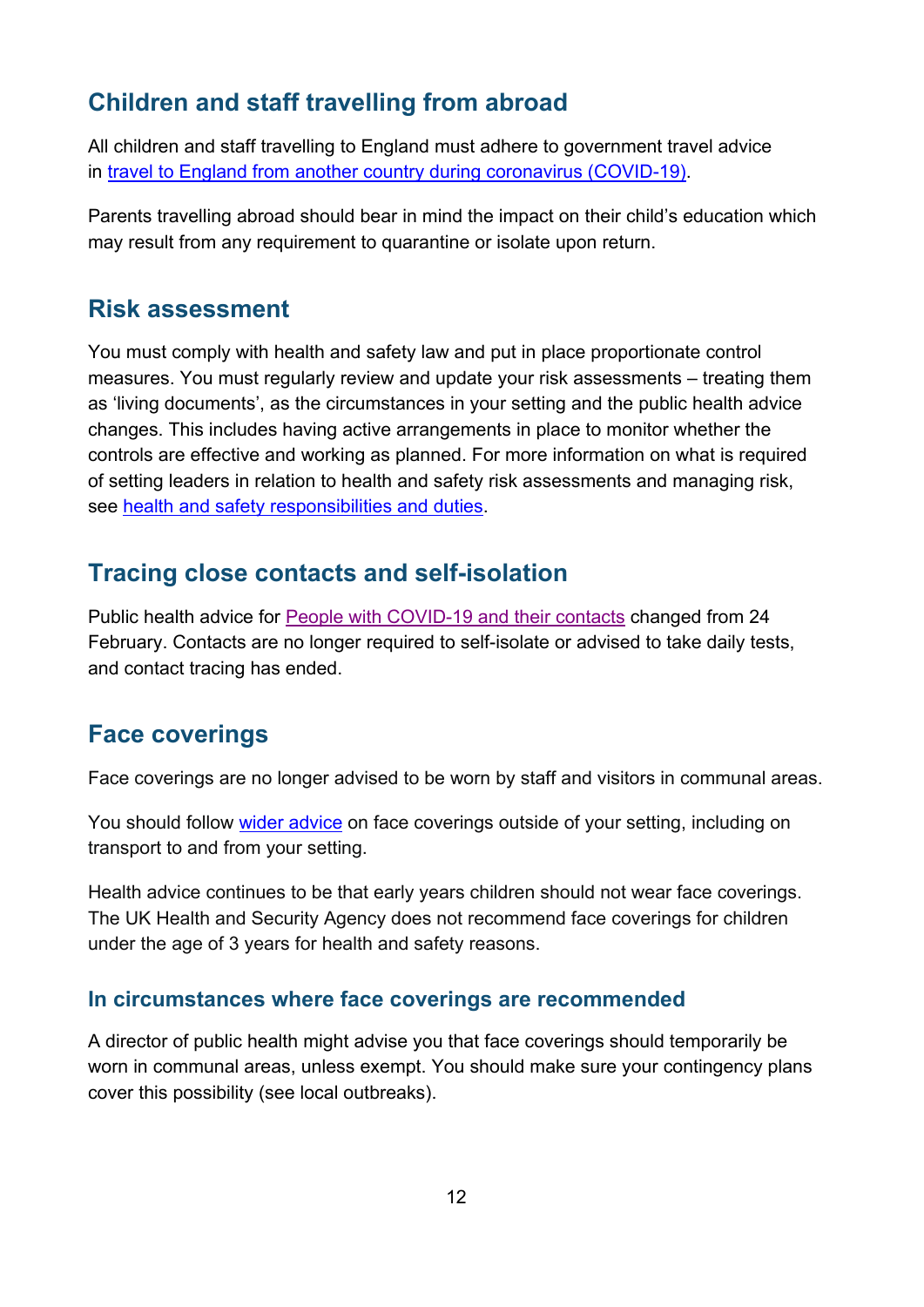In these circumstances, transparent face coverings, which may assist communication with someone who relies on lip reading, clear sound or facial expression to communicate, can also be worn.

Transparent face coverings may be effective in reducing the spread of COVID-19. However, the evidence to support this is currently very limited. Face coverings (whether transparent or cloth) should fit securely around the face to cover the nose and mouth and be made with a breathable material capable of filtering airborne particles.

The main benefit from a transparent face covering is that they can aid communication, for example enabling lip-reading or allowing for the full visibility of facial expressions, but this should be considered alongside the comfort and breathability of a face covering that contains plastic, which may mean that the face covering is less breathable than layers of cloth.

Face visors or shields can be worn by those exempt from wearing a face covering but they are not an equivalent alternative in terms of source control of virus transmission. They may protect the wearer against droplet spread in specific circumstances but are unlikely to be effective in preventing the escape of smaller respiratory particles when used without an additional face covering. They should only be used after carrying out a risk assessment for the specific situation and should always be cleaned appropriately.

The use of face coverings may have a particular impact on those who rely on visual signals for communication. Those who communicate with or provide support to those who do, are exempt from any recommendation to wear face coverings in education and childcare settings.

All employers, including early years settings, have a duty to comply with the Equality Act 2010, which includes making reasonable adjustments for disabled staff.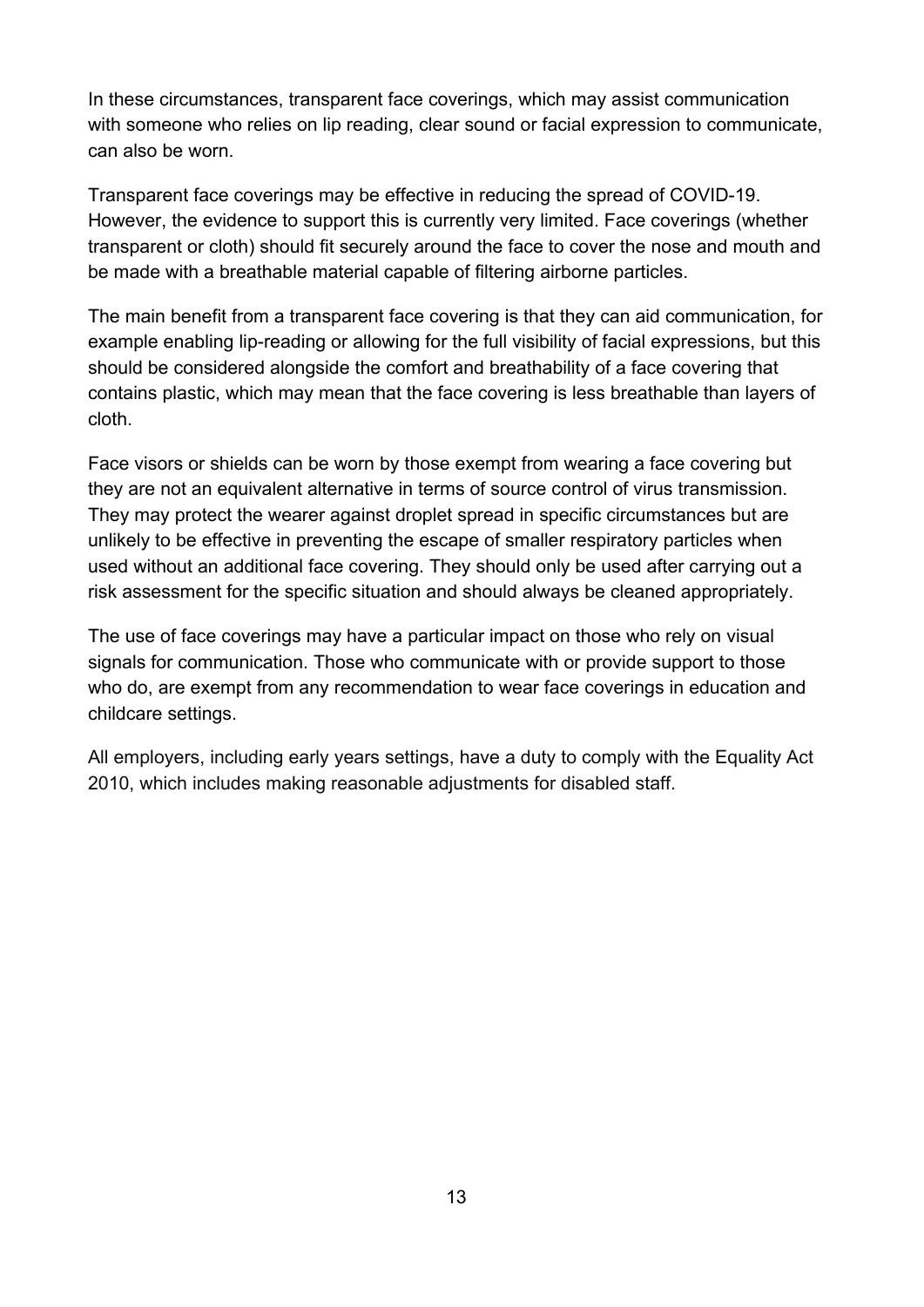# <span id="page-13-0"></span>**Control measures**

You should:

- 1. Ensure good hygiene for everyone.
- 2. Maintain appropriate cleaning regimes, using standard products such as detergents.
- 3. Keep occupied spaces well ventilated.
- 4. Follow public health advice on testing, self-isolation and managing confirmed cases of COVID-19.

## <span id="page-13-1"></span>**1. Ensure good hygiene for everyone**

#### **Hand hygiene**

Frequent and thorough hand cleaning should now be regular practice. You should continue to ensure that children clean their hands regularly. This can be done with soap and water or hand sanitiser.

#### **Respiratory hygiene**

The 'catch it, bin it, kill it' approach continues to be very important.

The [e-Bug website](https://e-bug.eu/eng_home.aspx?cc=eng&ss=1&t=Information%20about%20the%20Coronavirus) contains free resources for you, including materials to encourage good hand and respiratory hygiene.

## **Use of personal protective equipment (PPE)**

Most staff in settings will not require PPE beyond what they would normally need for their work.

More information on the use of PPE for COVID-19 can be found in [use of](https://www.gov.uk/government/publications/safe-working-in-education-childcare-and-childrens-social-care) PPE in [education, childcare and children's social care.](https://www.gov.uk/government/publications/safe-working-in-education-childcare-and-childrens-social-care)

## <span id="page-13-2"></span>**2. Maintain appropriate cleaning regimes, using standard products such as detergents**

You should put in place and maintain an appropriate cleaning schedule. This should include regular cleaning of areas and equipment (for example, twice per day) with a particular focus on frequently touched surfaces.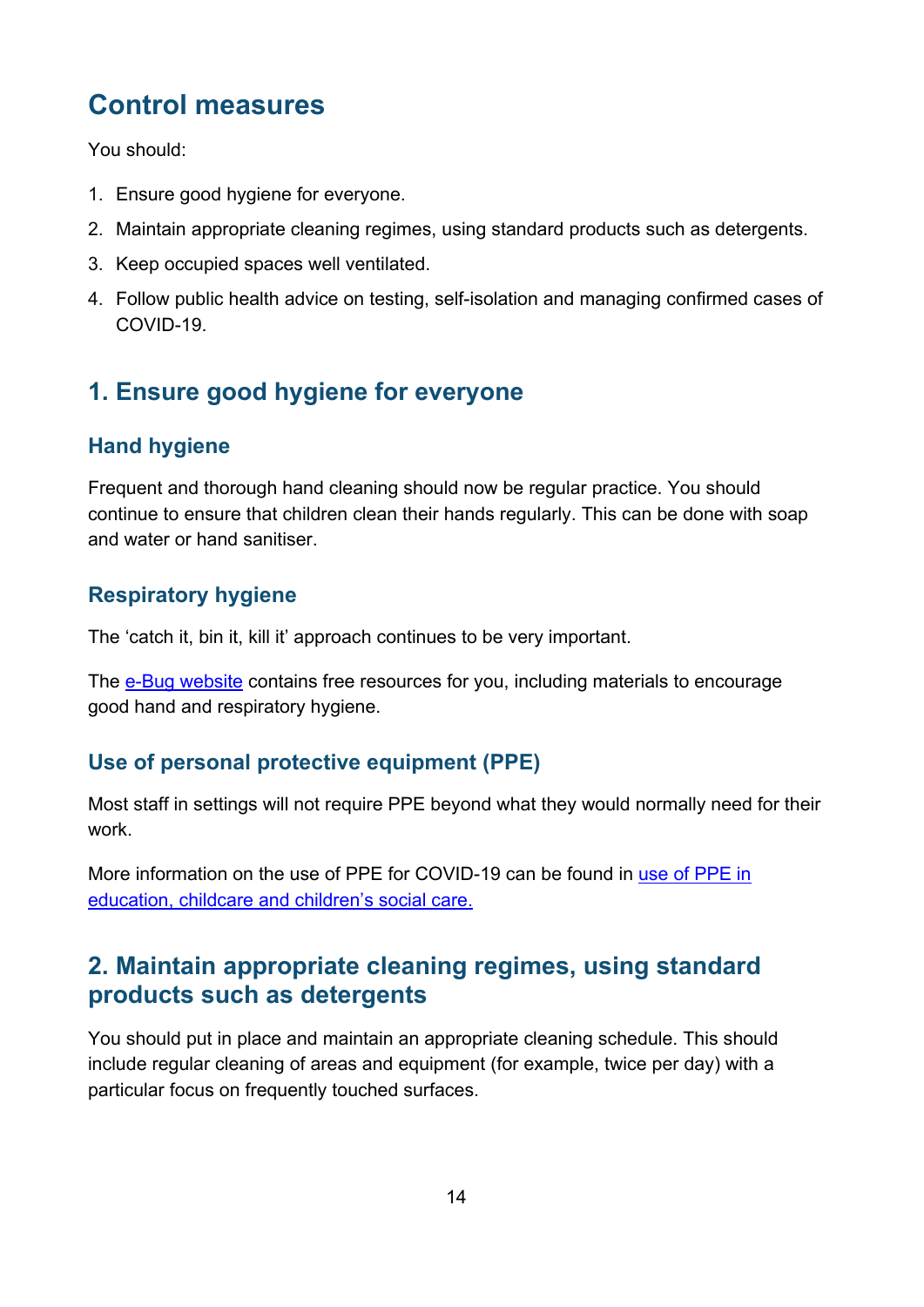UKHSA has published guidance on [COVID-19: cleaning of non-healthcare settings](https://www.gov.uk/government/publications/covid-19-decontamination-in-non-healthcare-settings)  [outside the home.](https://www.gov.uk/government/publications/covid-19-decontamination-in-non-healthcare-settings)

## <span id="page-14-0"></span>**3. Keep occupied spaces well ventilated**

When your setting is in operation, it is important to ensure it is well ventilated and that a comfortable environment is maintained.

You should identify any poorly ventilated spaces as part of your risk assessment and take steps to improve fresh air flow in these areas.

Mechanical ventilation is a system that uses a fan to draw fresh air, or extract air from a room. These should be adjusted to increase the ventilation rate wherever possible and checked to confirm that normal operation meets current guidance and that only fresh outside air is circulated.

If possible, systems should be adjusted to full fresh air or, if this is not possible, then systems should be operated as normal as long as they are within a single room and supplemented by an outdoor air supply.

Where mechanical ventilation systems exist, you should ensure that they are maintained in accordance with the manufacturers' recommendations.

Where it is safe to do so, opening external windows can improve natural ventilation and, in addition, opening internal doors, can also assist with creating a throughput of air. If necessary, external opening doors may also be used (if they are not fire doors and where safe to do so).

You should balance the need for increased ventilation while maintaining a comfortable temperature.

The Health and Safety Executive guidance on [ventilation and air conditioning during the](https://www.hse.gov.uk/coronavirus/equipment-and-machinery/air-conditioning-and-ventilation.htm)  [coronavirus \(COVID-19\) pandemic](https://www.hse.gov.uk/coronavirus/equipment-and-machinery/air-conditioning-and-ventilation.htm) and the Chartered Institution of Building Services Engineers' [coronavirus \(COVID-19\) advice](https://www.cibse.org/coronavirus-covid-19) provide more information.

CO2 monitors have been provided to state-funded education settings, so staff can quickly identify where ventilation needs to be improved.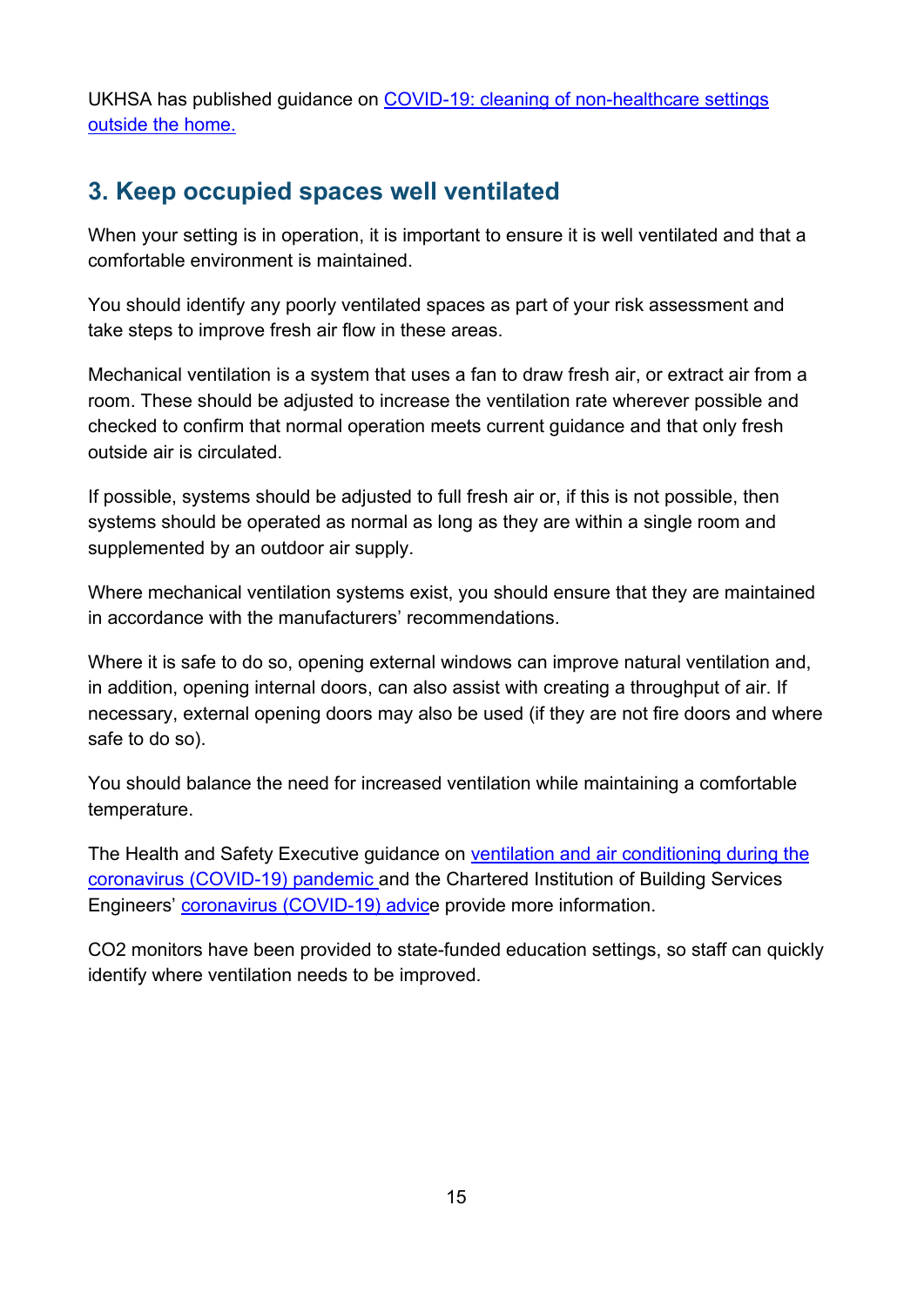## <span id="page-15-0"></span>**4. Follow public health advice on testing, self-isolation and managing confirmed cases of COVID-19**

#### <span id="page-15-2"></span>**When an individual develops COVID-19 symptoms or has a positive test**

Pupils, staff and other adults should follow guidance on [People with COVID-19 and their](https://www.gov.uk/government/publications/covid-19-people-with-covid-19-and-their-contacts)  [contacts](https://www.gov.uk/government/publications/covid-19-people-with-covid-19-and-their-contacts) if they have COVID-19 symptoms.

Children and staff, including children aged 0 to 4 years, should return to the setting as soon as they can, in line with guidance for [People with COVID-19 and their contacts.](https://www.gov.uk/government/publications/covid-19-people-with-covid-19-and-their-contacts)

#### **Asymptomatic testing**

From 21 February 2022, staff in early years settings will not be expected to continue taking part in regular asymptomatic testing and should follow asymptomatic testing advice for the general population. Further information is available in the [managing](https://www.gov.uk/government/publications/guidance-for-full-opening-special-schools-and-other-specialist-settings/rapid-asymptomatic-testing-in-specialist-settings)  [coronavirus \(COVID-19\) in education and childcare settings guidance.](https://www.gov.uk/government/publications/guidance-for-full-opening-special-schools-and-other-specialist-settings/rapid-asymptomatic-testing-in-specialist-settings) In the event of an outbreak, a setting may also be advised by their local health team or Director of Public Health (DPH) to increase testing for a period of time.

## <span id="page-15-1"></span>**Welcoming children back to the setting**

In most cases, parents and carers will agree that a child with the key [symptoms](https://www.nhs.uk/conditions/coronavirus-covid-19/symptoms/coronavirus-in-children/) of COVID-19 should not attend the setting, given the potential risk to others.

If a parent or carer insists on a child attending your setting where they have a confirmed or suspected case of COVID-19, you can take the decision to refuse the child if, in your reasonable judgement, it is necessary to protect other children and staff from possible infection with COVID-19.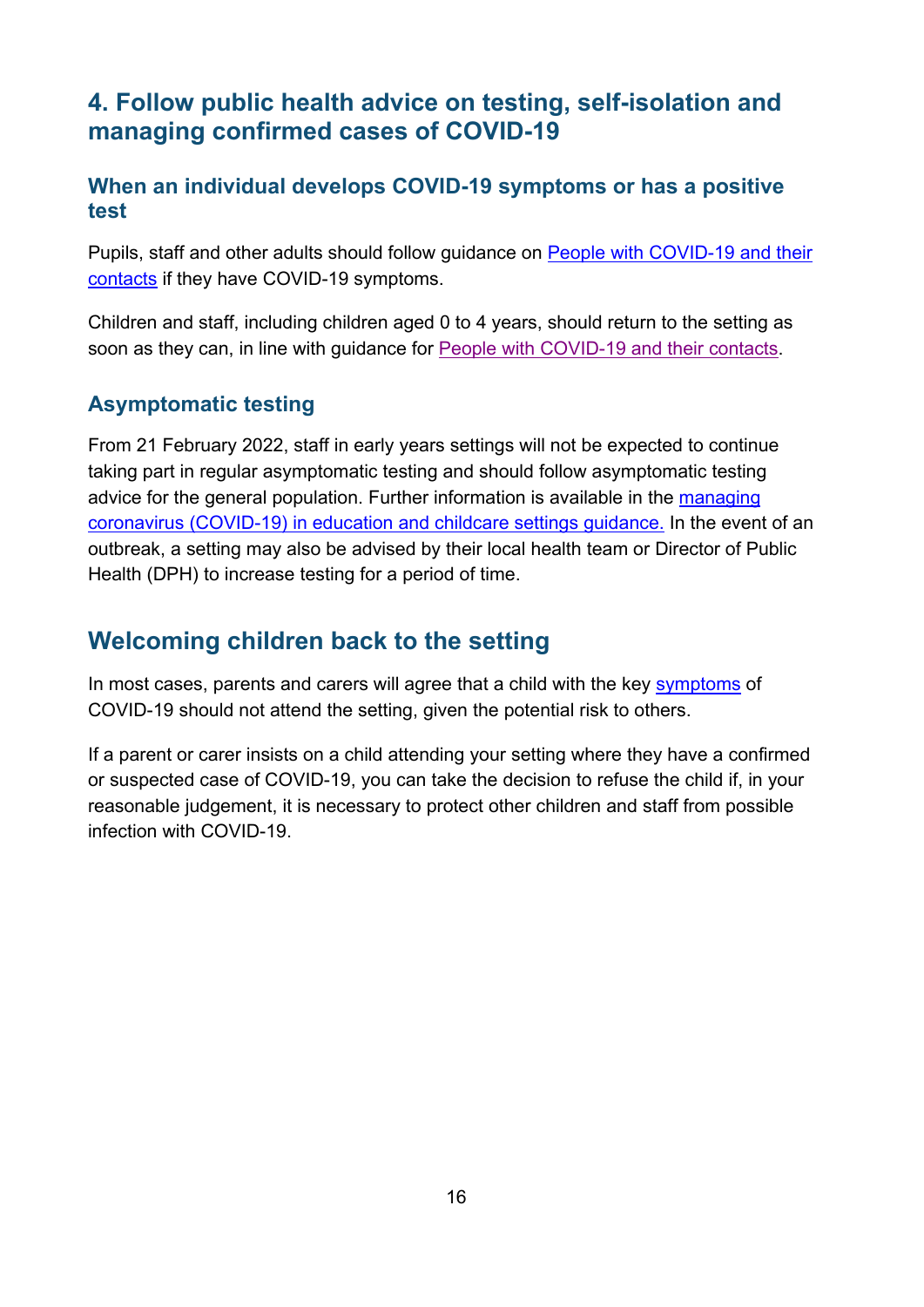# <span id="page-16-0"></span>**Other considerations for operating the setting**

## <span id="page-16-1"></span>**Operating breakfast and after school clubs and other providers of wraparound childcare**

Providers of wraparound childcare should refer to [protective measures for holiday or](https://www.gov.uk/government/publications/protective-measures-for-holiday-or-after-school-clubs-and-other-out-of-school-settings-for-children-during-the-coronavirus-covid-19-outbreak)  [after-school clubs and other out-of-school settings for children during the coronavirus](https://www.gov.uk/government/publications/protective-measures-for-holiday-or-after-school-clubs-and-other-out-of-school-settings-for-children-during-the-coronavirus-covid-19-outbreak)  [\(COVID-19\) outbreak.](https://www.gov.uk/government/publications/protective-measures-for-holiday-or-after-school-clubs-and-other-out-of-school-settings-for-children-during-the-coronavirus-covid-19-outbreak)

## <span id="page-16-2"></span>**Arrangements for providing meals**

Where children qualify for benefits-related free school meals, because they meet the qualifying criteria, including receiving education both before and after lunch during term time, they should receive this support as normal. In any instance where an eligible child is self-isolating at home due to COVID-19, this support should continue to be provided (where possible) for example via the provision of a lunch parcel.

In all other settings, where free meals do not apply, you may charge for meals in line with national entitlements guidance. You should consider the impact of charges on disadvantaged families. Kitchens should comply with the [COVID-19: guidance for food](https://www.gov.uk/government/publications/covid-19-guidance-for-food-businesses)  [businesses.](https://www.gov.uk/government/publications/covid-19-guidance-for-food-businesses)

#### <span id="page-16-3"></span>**Staying in touch with parents or carers whose child is at home**

All children should be able to attend as normal, with the exception of those children who may still have to self-isolate.

We recognise that many settings have already shared resources for children who are at home and we are grateful for this.

You should consider how:

- to continue to support the learning of children who do not attend settings including how these children can maintain contact with their key person and peers through the early years setting
- parents and carers can be supported to provide a positive learning environment at home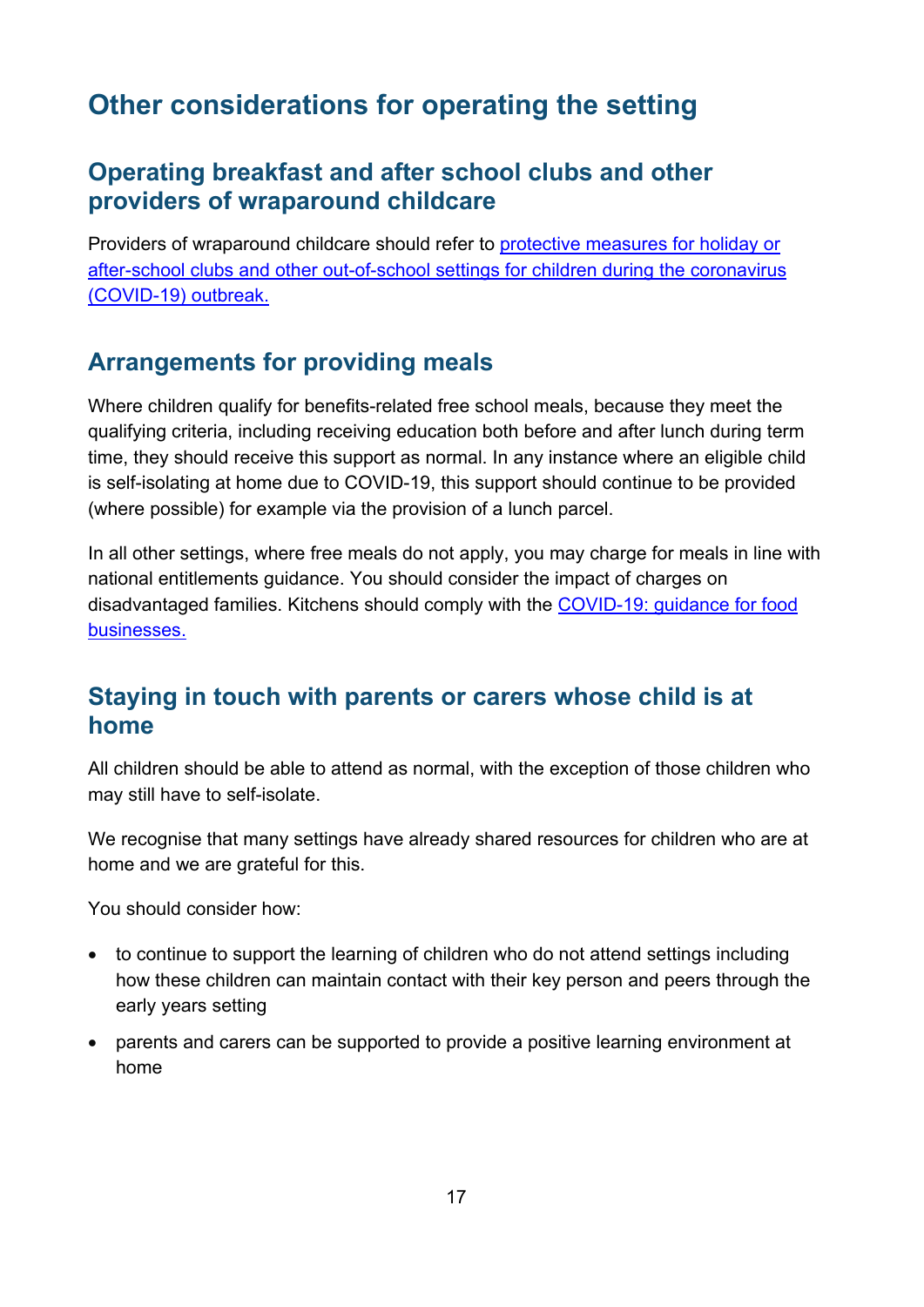You can also direct parents and carers to:

- [Hungry Little Minds](https://hungrylittleminds.campaign.gov.uk/) provides simple fun, activities for kids aged 0 to 5 for parents to do at home with children to support their early learning
- [BBC Tiny Happy People](https://www.bbc.co.uk/tiny-happy-people) activities for babies, toddlers and children
- [Words for Life](https://wordsforlife.org.uk/)
- [Help children aged 2 to 4 to learn at home: coronavirus \(COVID-19\)](https://www.gov.uk/guidance/help-children-aged-2-to-4-to-learn-at-home-during-coronavirus-covid-19)

You should work with local authorities to monitor the welfare of:

- vulnerable children who are not attending provision
- other children they might wish to keep in touch with, for safeguarding purposes

## <span id="page-17-0"></span>**Vulnerable children**

Where children who are self-isolating are within our [definition of vulnerable,](https://www.gov.uk/government/publications/coronavirus-covid-19-maintaining-educational-provision/guidance-for-schools-colleges-and-local-authorities-on-maintaining-educational-provision#vulnerable-children-and-young-people) it is very important that you put systems in place to keep in contact with them, particularly if they have a social worker. Some children may be vulnerable who are not officially in statutory systems, and you should seek to support any children who you believe may have challenging circumstances at home.

When a vulnerable child is self-isolating, you should:

- notify their social worker (if they have one)
- agree with the social worker, the best way to maintain contact and offer support

## <span id="page-17-1"></span>**Children's wellbeing and support**

Some children may be experiencing a variety of emotions in response to the COVID-19 pandemic, such as anxiety, stress, or low mood. You can access useful links and resources of support on the [MindED](https://www.minded.org.uk/) learning platform for professionals.

## <span id="page-17-2"></span>**Reporting COVID-19 cases to Ofsted**

From 21 February 2022, you are no longer required to notify Ofsted, or the childminder agency with which you are registered, of any COVID-19 cases in the setting, whether that is of a child or staff member.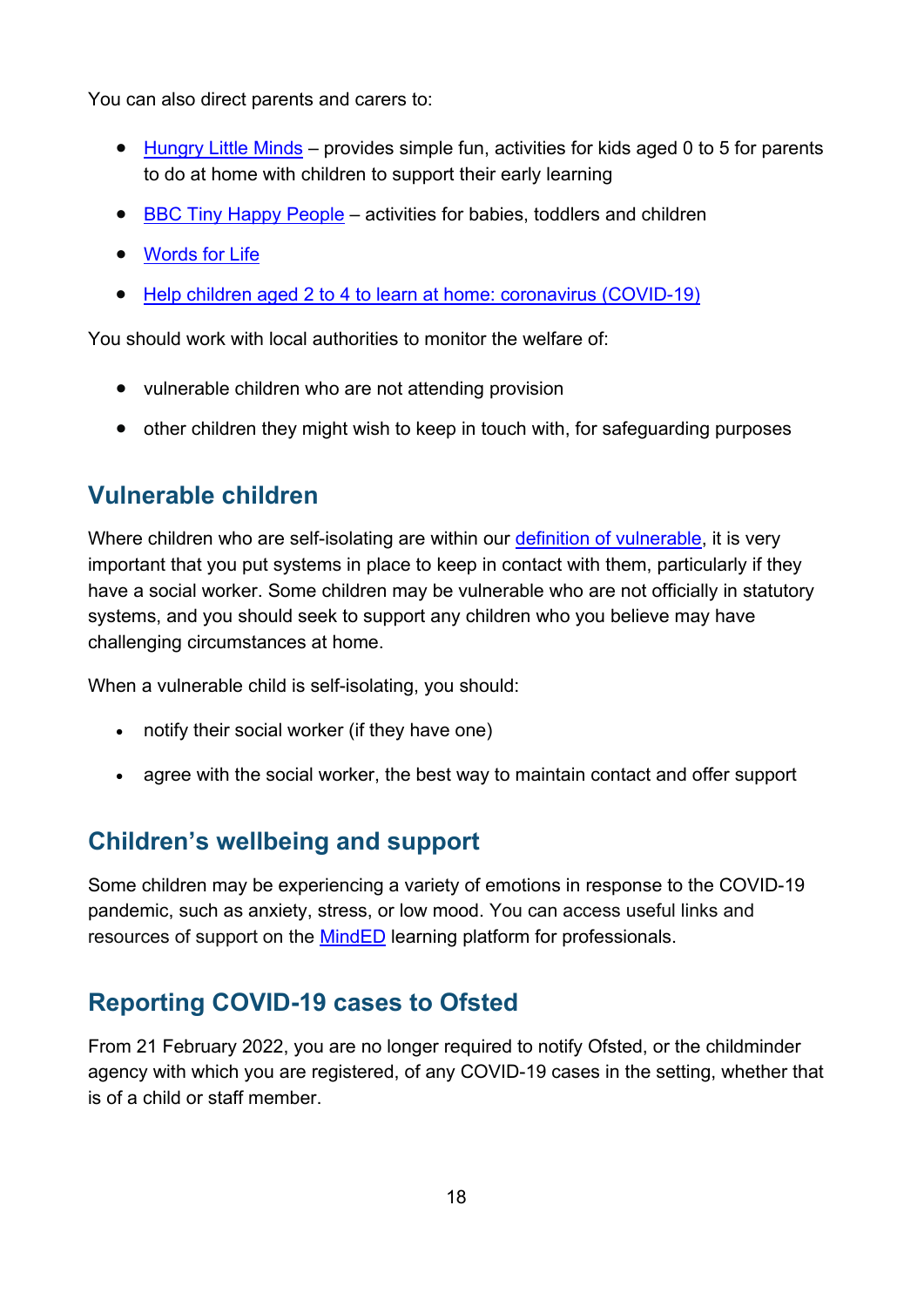It is a legal requirement under the [Early Years Foundation Stage \(EYFS\) Statutory](https://assets.publishing.service.gov.uk/government/uploads/system/uploads/attachment_data/file/974907/EYFS_framework_-_March_2021.pdf)  [Framework](https://assets.publishing.service.gov.uk/government/uploads/system/uploads/attachment_data/file/974907/EYFS_framework_-_March_2021.pdf) to report any change to the premises that may affect the quality of childcare for example if your setting is closed for a significant amount of time, i.e. for three days or more.

Report as soon as you are able to, and in any case within 14 days. See [Report a serious](https://www.gov.uk/guidance/report-a-serious-childcare-incident)  childcare incident - [GOV.UK \(www.gov.uk\)](https://www.gov.uk/guidance/report-a-serious-childcare-incident) to assure all the information required is included.

Ofsted will only need to know about COVID-19 if the severity and impact on an individual impacts the ongoing provision in line with 3.78 of the [Early Years Foundation Stage](https://www.gov.uk/government/publications/early-years-foundation-stage-framework--2)  [\(EYFS\) statutory framework.](https://www.gov.uk/government/publications/early-years-foundation-stage-framework--2)

## <span id="page-18-0"></span>**Ofsted inspections**

You can find out more about Ofsted inspection in <https://www.gov.uk/government/collections/ofsteds-plans-2021>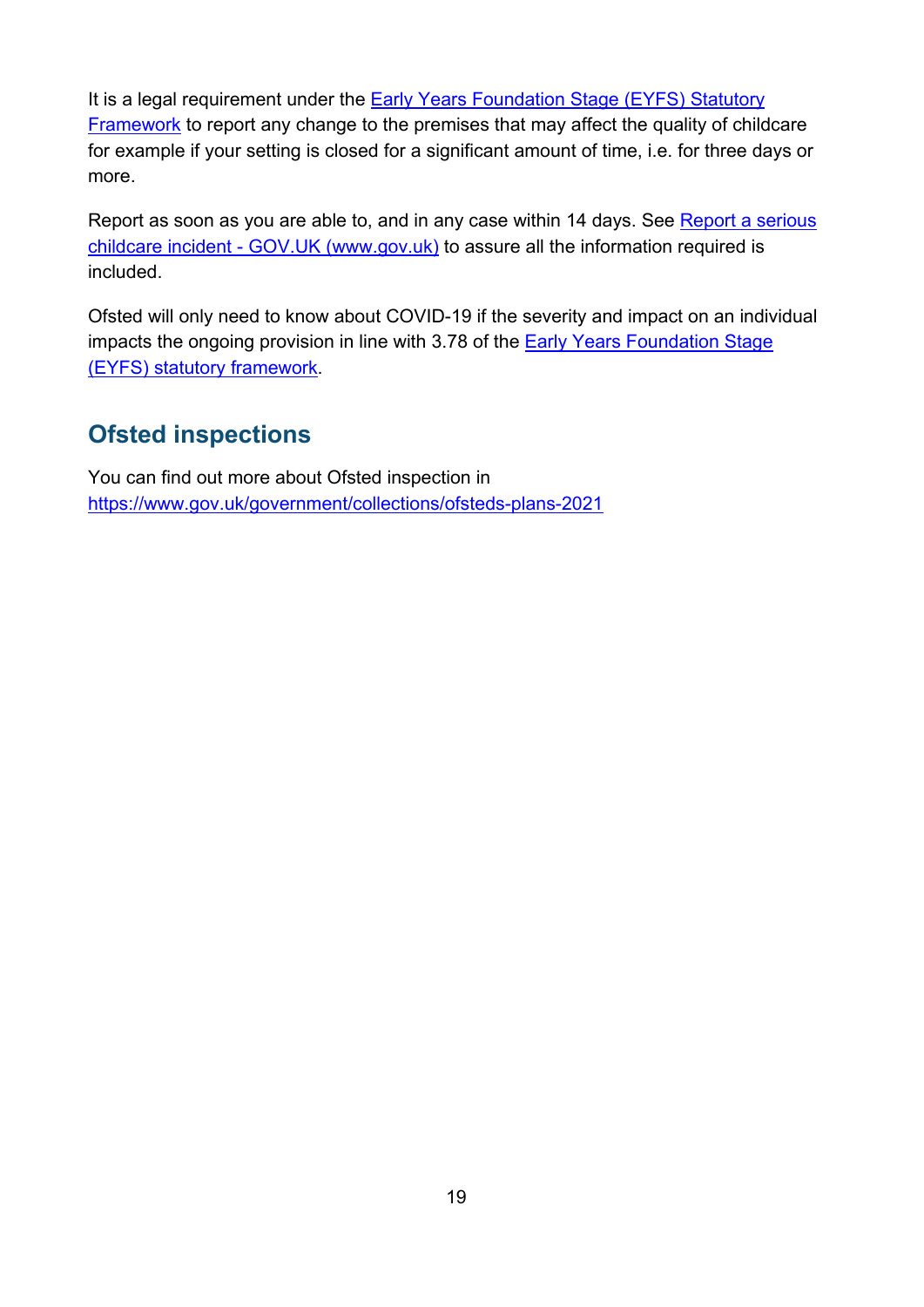# <span id="page-19-0"></span>**Charging parents and carers if their child is unable to take up their place**

Providers should continue to be fair and balanced in dealings with parents or carers and must continue to avoid unfair charging practices. Providers should refer to:

- CMA [open letter to the early years sector](https://www.gov.uk/government/publications/cma-open-letter-to-the-early-years-sector) published by the Competitions and Markets Authority (CMA) on 28 July 2020
- CMA's detailed advice on nursery and early years sector: COVID-19 restrictions [and consumer law](https://www.gov.uk/government/publications/nursery-and-early-years-sector-covid-19-restrictions-and-consumer-law)
- CMA's broader statement on coronavirus (COVID-19), consumer contracts, [cancellation and refunds](https://www.gov.uk/government/publications/cma-to-investigate-concerns-about-cancellation-policies-during-the-coronavirus-covid-19-pandemic/the-coronavirus-covid-19-pandemic-consumer-contracts-cancellation-and-refunds)

Each case needs to take account of individual contracts considered from the perspective of both parties and the application of the law and guidance to both providers as businesses and parents as consumers. The general principle is that providers should not charge parents or carers for services that cannot be provided. If there is a barrier to accessing childcare, based on government guidance or the law, the provider should not charge the parents or carers for this period.

## <span id="page-19-1"></span>**Educational visits**

Educational visits should be subject to risk assessments as normal and reflect any public health advice or in-country advice of the international destination. [General guidance on](https://www.gov.uk/government/publications/health-and-safety-on-educational-visits/health-and-safety-on-educational-visits) [educational visits](https://www.gov.uk/government/publications/health-and-safety-on-educational-visits/health-and-safety-on-educational-visits) is available and is supported by specialist advice from the Outdoor Education Advisory Panel (OEAP).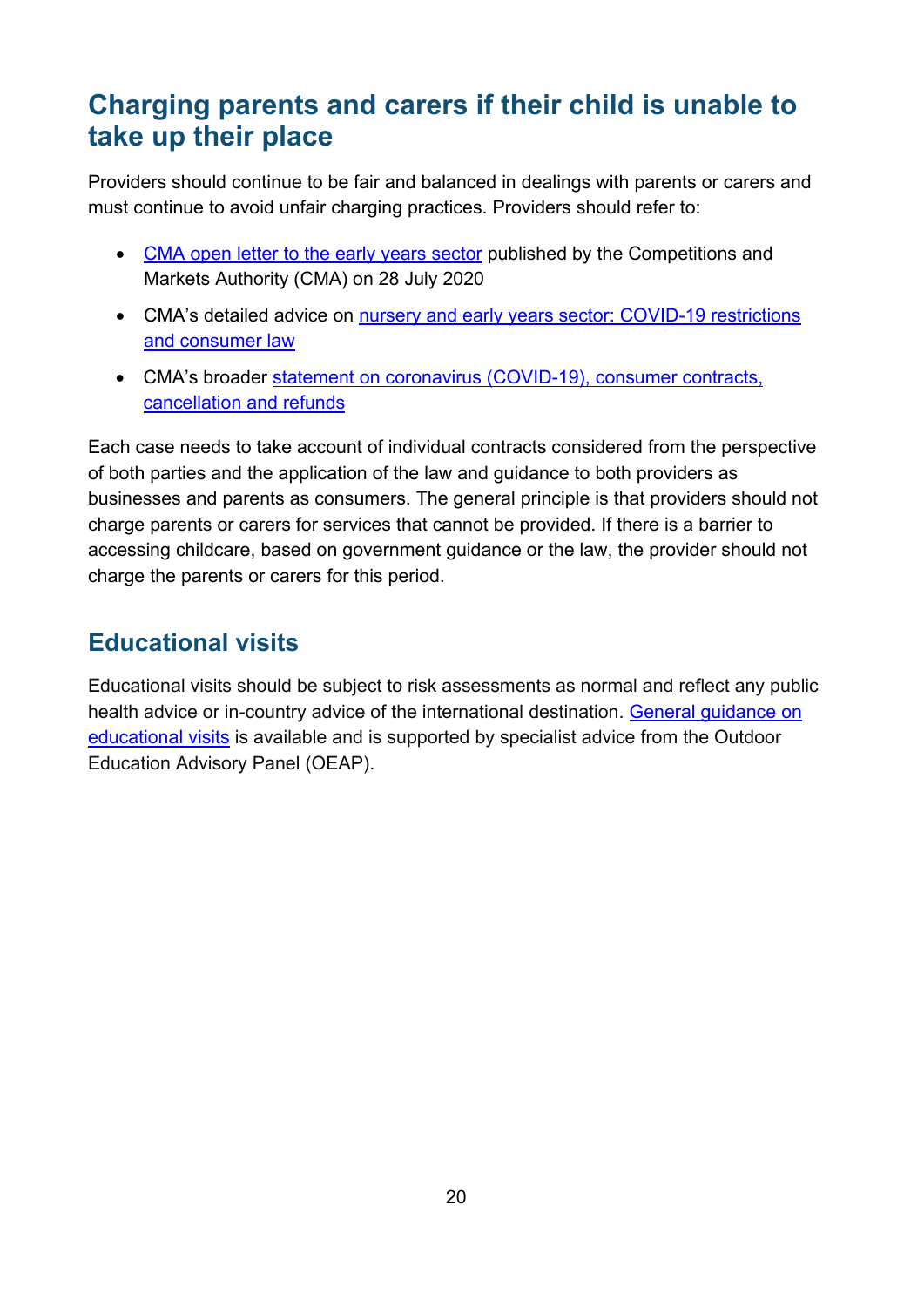## <span id="page-20-0"></span>**Insurance**

#### <span id="page-20-1"></span>**Business interruption insurance**

For childcare providers that have a policy which covers government-ordered closure and unspecified notifiable diseases, you should seek advice from your insurer or broker as to whether the terms and conditions in your policy allows you to make a claim. Advice may also be sought from the Association of British Insurers (ABI).

## <span id="page-20-2"></span>**Public liability insurance**

It is a legal requirement that providers must carry the appropriate insurance (for example, public liability insurance) to cover all premises from which they provide childcare, including childminding. Nurseries should check the terms and conditions of their public liability insurance policies and consult with their insurance providers and brokers to determine their coverage for COVID-19. For general advice on insurance matters (but not on specific policies) including those related to COVID-19, the ABI can be contacted by telephone on 020 7600 3333 or email [info@abi.org.uk.](mailto:info@abi.org.uk)

Different insurers may offer different forms of COVID-19 coverage, therefore settings are encouraged to shop around to seek the most suitable cover at the best price. The British Insurance Brokers' Association (BIBA) can offer guidance on how to look across the insurance market for the best deals and may be able to provide names of specialist brokers. BIBA can be contacted at by telephone on 0370 950 1790 or email [enquiries@biba.org.uk.](mailto:enquiries@biba.org.uk)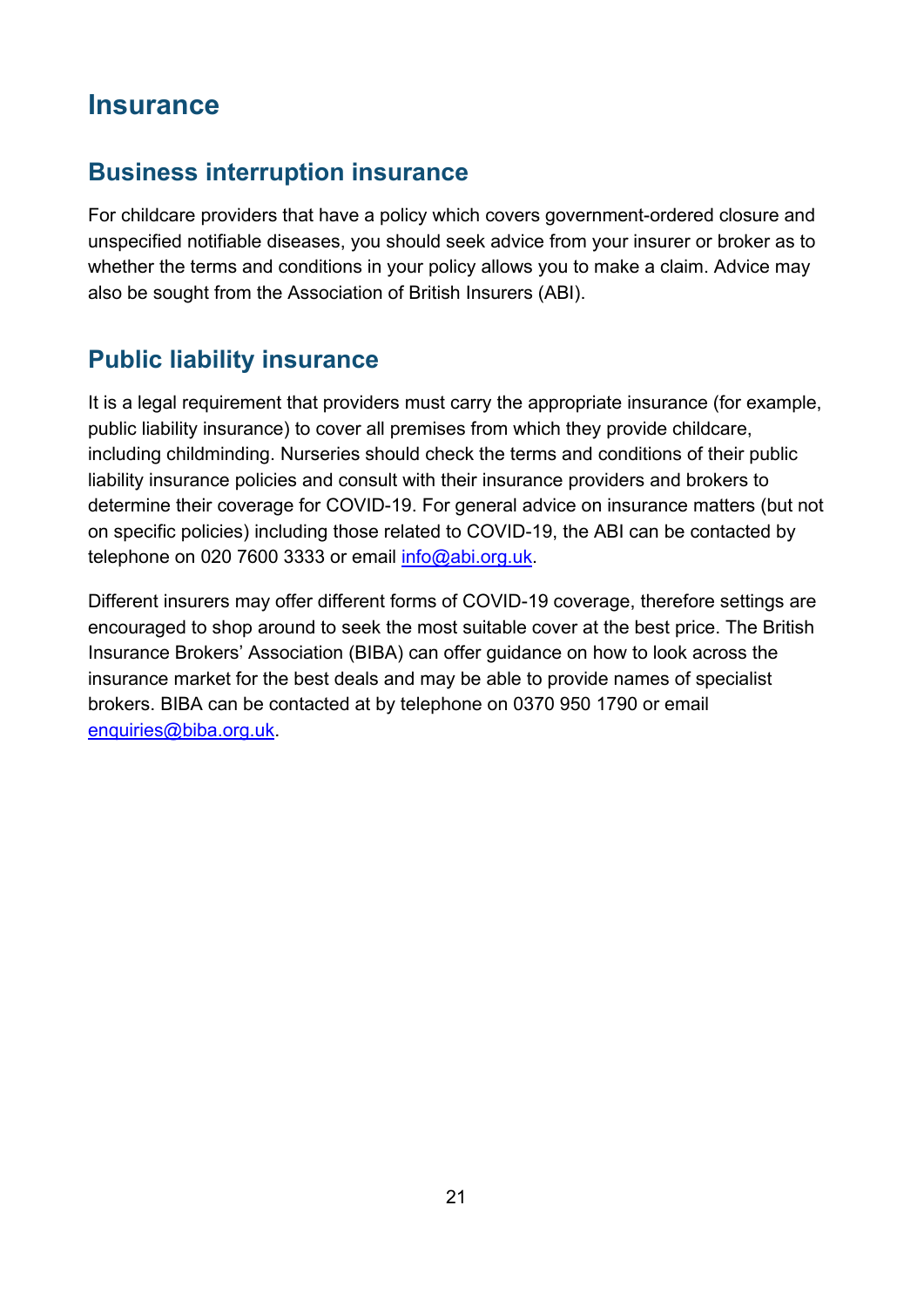# <span id="page-21-0"></span>**Other guidance available**

#### **Infection prevention and control**

Guidance is available on the use of PPE in education, childcare and children's social [care.](https://www.gov.uk/government/publications/safe-working-in-education-childcare-and-childrens-social-care)

#### **Childminders**

Guidance for childminders on what to do when someone you live with is self-isolating can be found in the [additional actions for childminders during the coronavirus \(COVID-19\)](https://www.gov.uk/government/publications/additional-actions-for-childminders-during-the-coronavirus-covid-19-pandemic)  [pandemic](https://www.gov.uk/government/publications/additional-actions-for-childminders-during-the-coronavirus-covid-19-pandemic) quidance.

#### **Routine Vaccines and Teething**

Guidance on when routine vaccines and teething may cause a mild fever in children is available in:

- [vaccination tips for parents](https://eur01.safelinks.protection.outlook.com/?url=https%3A%2F%2Fwww.nhs.uk%2Fconditions%2Fvaccinations%2Fvaccination-appointment-tips-for-parents%2F&data=04%7C01%7CShaun.Gallagher%40phe.gov.uk%7C351708c4a96c45f956fb08d9618fdd5d%7Cee4e14994a354b2ead475f3cf9de8666%7C0%7C0%7C637648092778486389%7CUnknown%7CTWFpbGZsb3d8eyJWIjoiMC4wLjAwMDAiLCJQIjoiV2luMzIiLCJBTiI6Ik1haWwiLCJXVCI6Mn0%3D%7C1000&sdata=ocemeGCeF3kPsDv631k0YgtJyOaSzlwjvKgsV7qM8vk%3D&reserved=0)
- **[baby teething symptoms](https://www.nhs.uk/conditions/baby/babys-development/teething/baby-teething-symptoms/)**

#### **Self-isolating**

Guidance on self-isolating is available in:

- [if you need to self-isolate or cannot attend work due to coronavirus](https://www.gov.uk/guidance/if-you-need-to-self-isolate-or-cannot-attend-work-due-to-coronavirus)
- [COVID-19: what to do if you're employed and cannot work](https://www.gov.uk/guidance/coronavirus-covid-19-what-to-do-if-youre-employed-and-cannot-work)
- [guidance for contacts of people with confirmed coronavirus \(COVID-19\) infection who](https://www.gov.uk/government/publications/guidance-for-contacts-of-people-with-possible-or-confirmed-coronavirus-covid-19-infection-who-do-not-live-with-the-person)  [do not live with the person](https://www.gov.uk/government/publications/guidance-for-contacts-of-people-with-possible-or-confirmed-coronavirus-covid-19-infection-who-do-not-live-with-the-person)
- [claiming financial support under the Test and Trace Support Payment scheme](https://www.gov.uk/government/publications/test-and-trace-support-payment-scheme-claiming-financial-support/claiming-financial-support-under-the-test-and-trace-support-payment-scheme)

#### **Funding**

Guidance on funding is available in:

- [COVID-19: financial support for education, early years and children's social care](https://www.gov.uk/government/publications/coronavirus-covid-19-financial-support-for-education-early-years-and-childrens-social-care)
- [use of free early education entitlements funding during the COVID-19 outbreak](https://www.gov.uk/government/publications/use-of-free-early-education-entitlements-funding-during-the-coronavirus-outbreak)
- [30 hours free childcare](https://www.gov.uk/30-hours-free-childcare)
- [Tax-free childcare](https://www.gov.uk/tax-free-childcare)

#### **Coronavirus Job Retention Scheme**

Guidance is available in [check a previous Coronavirus Job Retention Scheme claim](https://www.gov.uk/guidance/check-a-previous-coronavirus-job-retention-scheme-claim)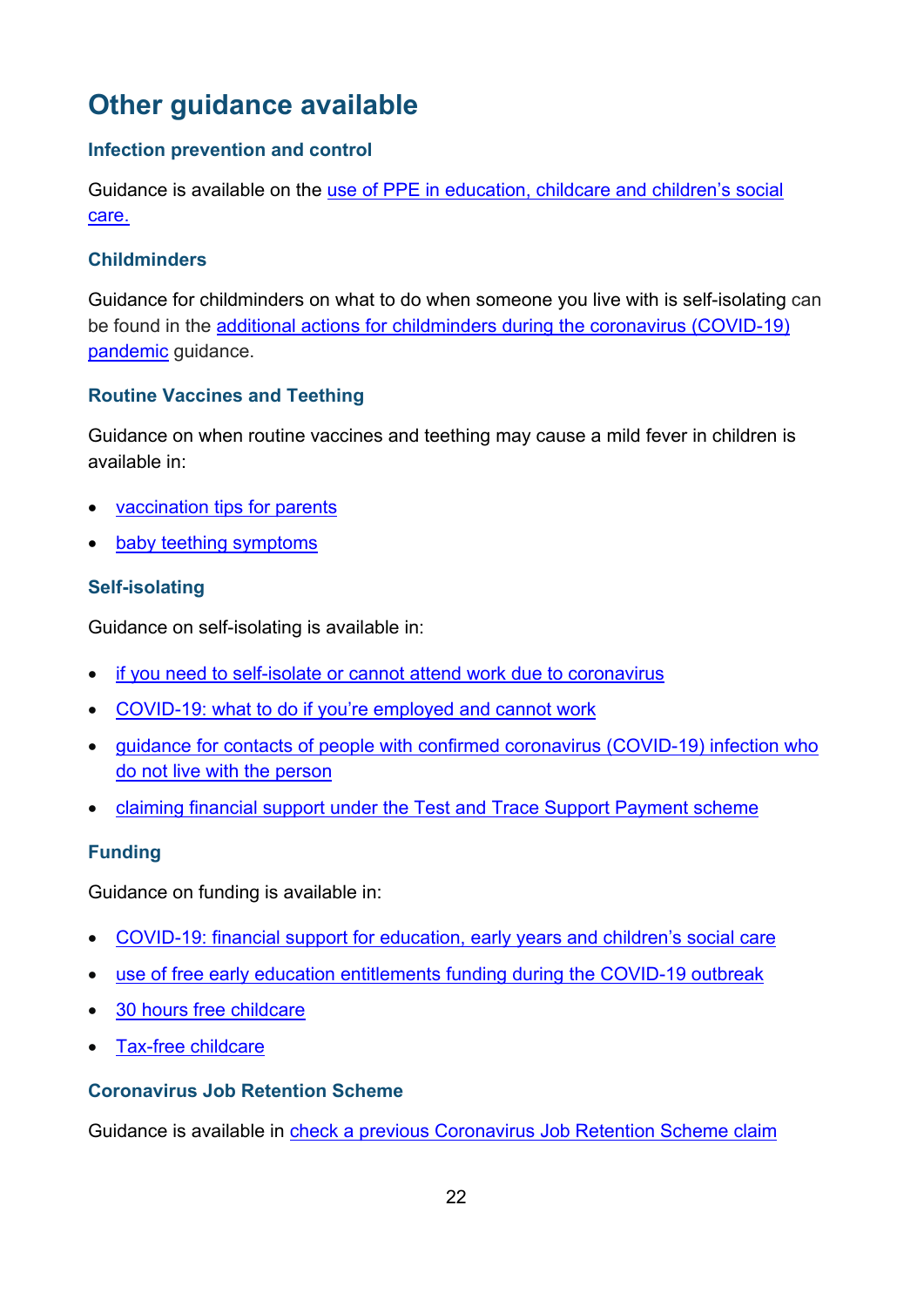#### **Other business support**

Guidance is available on:

- [COVID-19: financial support for education, early years and children's social care](https://www.gov.uk/government/publications/coronavirus-covid-19-financial-support-for-education-early-years-and-childrens-social-care)
- [business rates: nursery \(childcare\) discount 2021 to 2022 -](https://www.gov.uk/government/publications/business-rates-nursery-childcare-discount-2021-to-2022-local-authority-guidance) local authority guidance
- **ABI [business insurance](https://www.abi.org.uk/products-and-issues/topics-and-issues/coronavirus-hub/business-insurance/)**

#### **Ofsted**

Guidance is available in the [Ofsted: COVID-19 rolling update.](https://www.gov.uk/guidance/ofsted-coronavirus-covid-19-rolling-update)

#### **Supervised toothbrushing programmes**

Guidance on [COVID-19: supervised toothbrushing programmes](https://www.gov.uk/government/publications/covid-19-supervised-toothbrushing-programmes) is available.